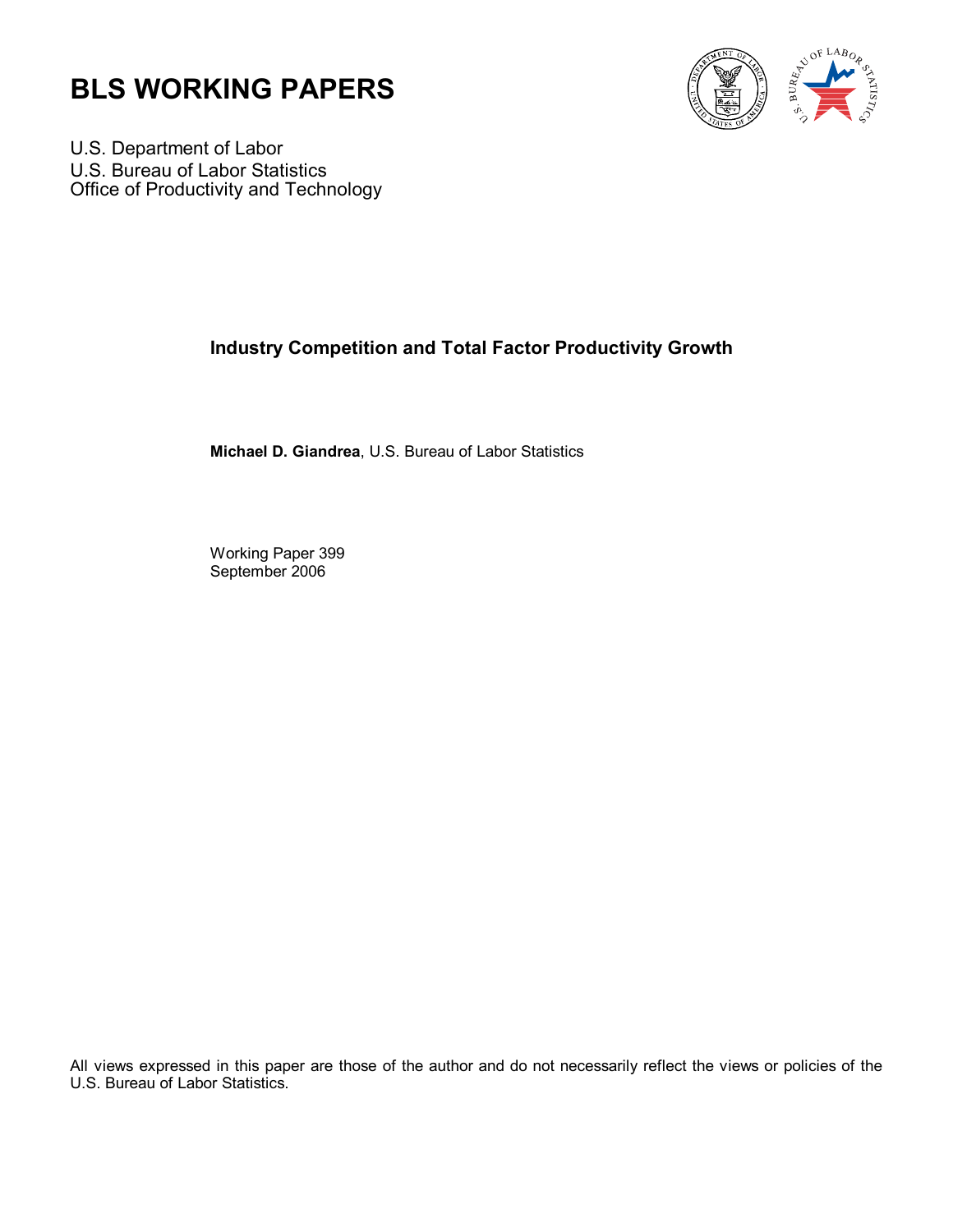## **Industry Competition and Total Factor Productivity Growth**

Michael D. Giandrea, Ph.D. U.S. Bureau of Labor Statistics Office of Productivity and Technology Postal Square Building, Room 2180 2 Massachusetts Ave., NE Washington, DC 20212-0001 Email: [giandrea.michael@bls.gov](mailto:giandrea.michael@bls.gov) Phone: (202) 691-5628

August 25, 2006

\* All views expressed in this paper are those of the author and do not necessarily reflect the views or policies of the U.S. Bureau of Labor Statistics. The author would like to thank Frank Gollop for his assistance and advice, and James Monahan for his assistance with the Longitudinal Research Database. Any errors are the author's responsibility.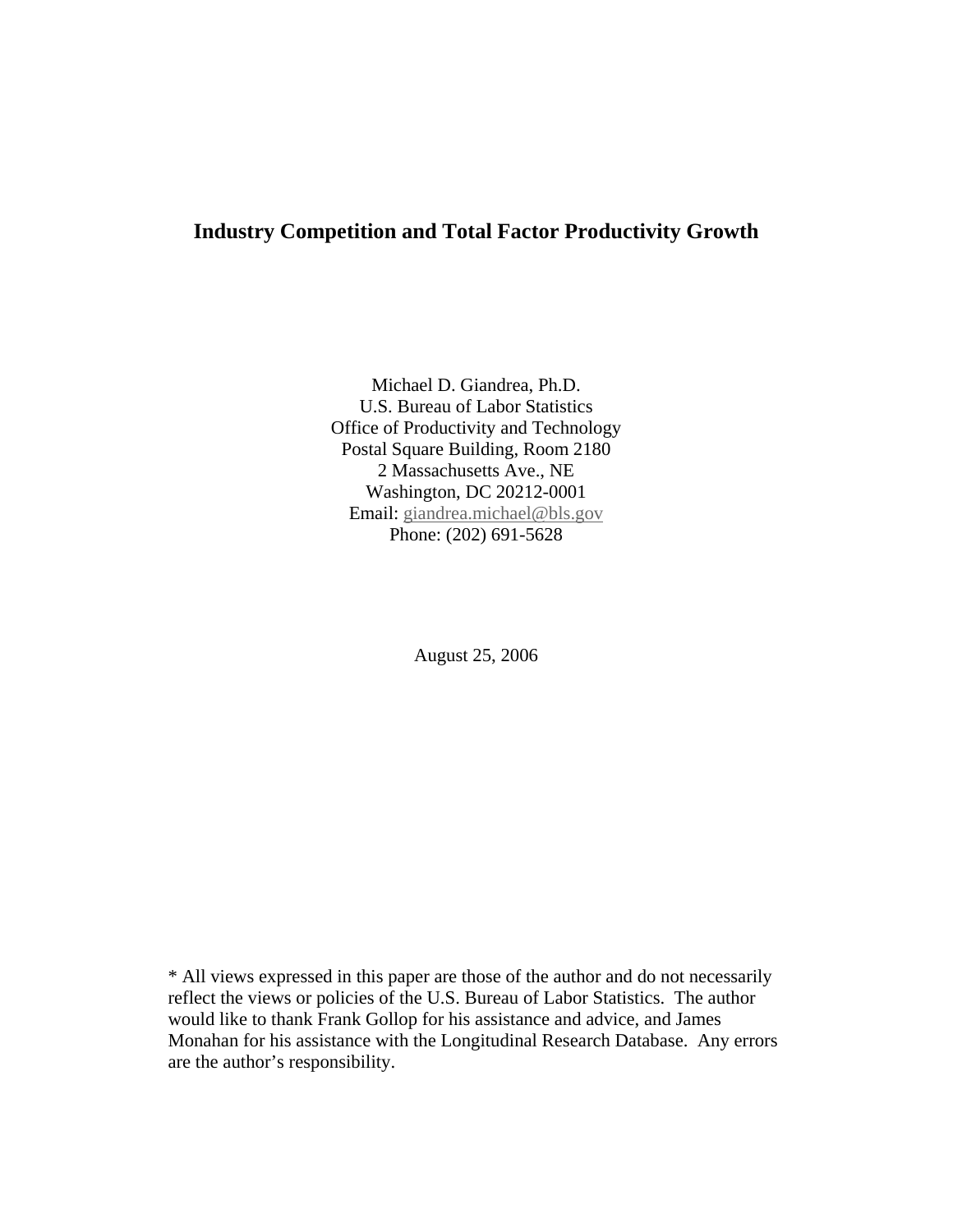### **Industry Competition and Total Factor Productivity Growth**

Michael D. Giandrea

August 25, 2006

### Abstract

This paper analyzes the impact of changes in the competitive market structure on an industry's total factor productivity (TFP) growth. The impact of horizontal mergers on TFP growth is of particular interest. The number of proposed horizontal mergers among U.S. firms totaled 28,818 from 1996 to 2005, while the number of U.S. Department of Justice investigations of proposed mergers totaled 1,303 during the same time period. The impact of mergers upon total factor productivity growth is rightly a topic for consideration. Merger participants routinely claim that mergers will result in welfare improving efficiency gains. If true, these gains should translate into increased TFP growth. This paper estimates this effect and others after presenting a model of TFP growth as a function of changes in the competitive market structure of an industry, changes in production diversification measured at the establishment level, and changes in output per establishment and the number of establishments. Mergers are found to have a positive impact upon TFP growth, accounting for 0.36 percentage points of total factor productivity growth between census years.

JEL Classification: D2, L1, L4.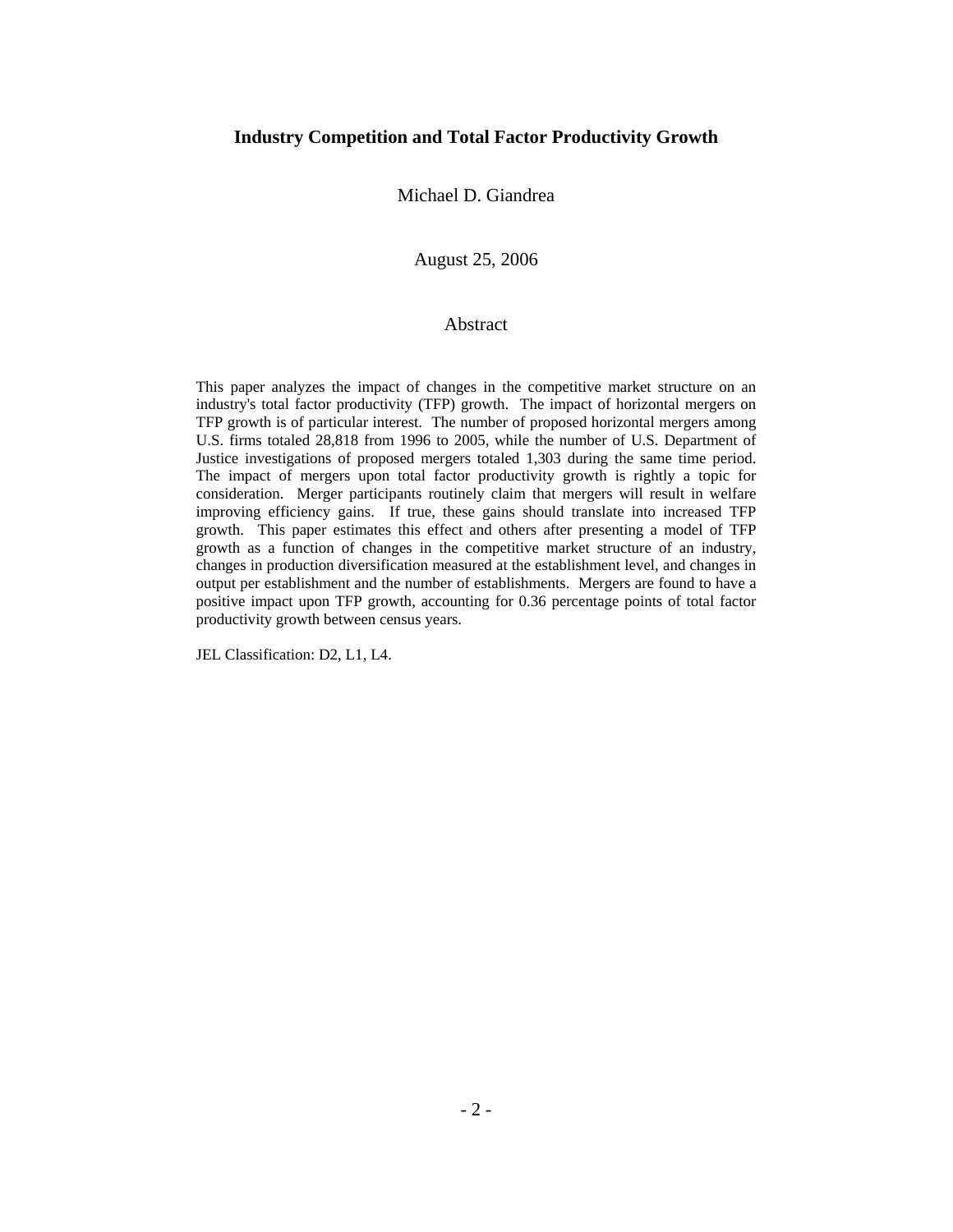### **1. Introduction**

 $\overline{a}$ 

This paper considers the processes by which changes in an industry's market structure affect total factor productivity. Its uniqueness lies in the development and application of a model explaining productivity changes at the four-digit SIC industry level as a function of changes in industry output, changes in diversification of production in establishments, and changes in the industry's market structure.

Changes in market structure due to mergers among competitors and the consequences of these mergers on total factor productivity growth are of particular interest. This is an especially important topic when one considers recent merger trends. The Hart-Scott-Rodino Act of 1976 requires notification of intended mergers if the parties involved in the mergers are of sufficient size. The United States Department of Justice Antitrust Division reports in its workload statistics a total of 28,818 Hart-Scott-Rodino merger notifications from 1996 through 2005 with a peak of 4,926 in 2000. The number of investigations into these proposed mergers totaled 1,303 from 1996 through 2005 with a high of 220 in [1](#page-3-0)997 $^{-1}$ 

Most, if not all, mergers are undertaken by firms that anticipate lower average costs or increased profits as a result. These increased profits may arise from economies of scale or synergies in production, distribution, management, and advertising. At the same time, however, mergers can lead to increased market power and potential anti-competitive effects. This paper will assess whether economies of scale and synergies resulting from mergers impact productivity growth, and, if so, the significance of that impact.

The current literature has not investigated the relationships among all the changes in market structure and productivity, but typically focused on only mergers or entry and exit. This paper considers all the reasons why industry market structure changes over time. In addition to mergers, the paper investigates factors loosely described as industry evolution or changes in competitive

<span id="page-3-0"></span><sup>&</sup>lt;sup>1</sup> Workload statistics are available from the U.S. Department of Justice website at http://www.usdoj.gov/atr/public/workstats.pdf.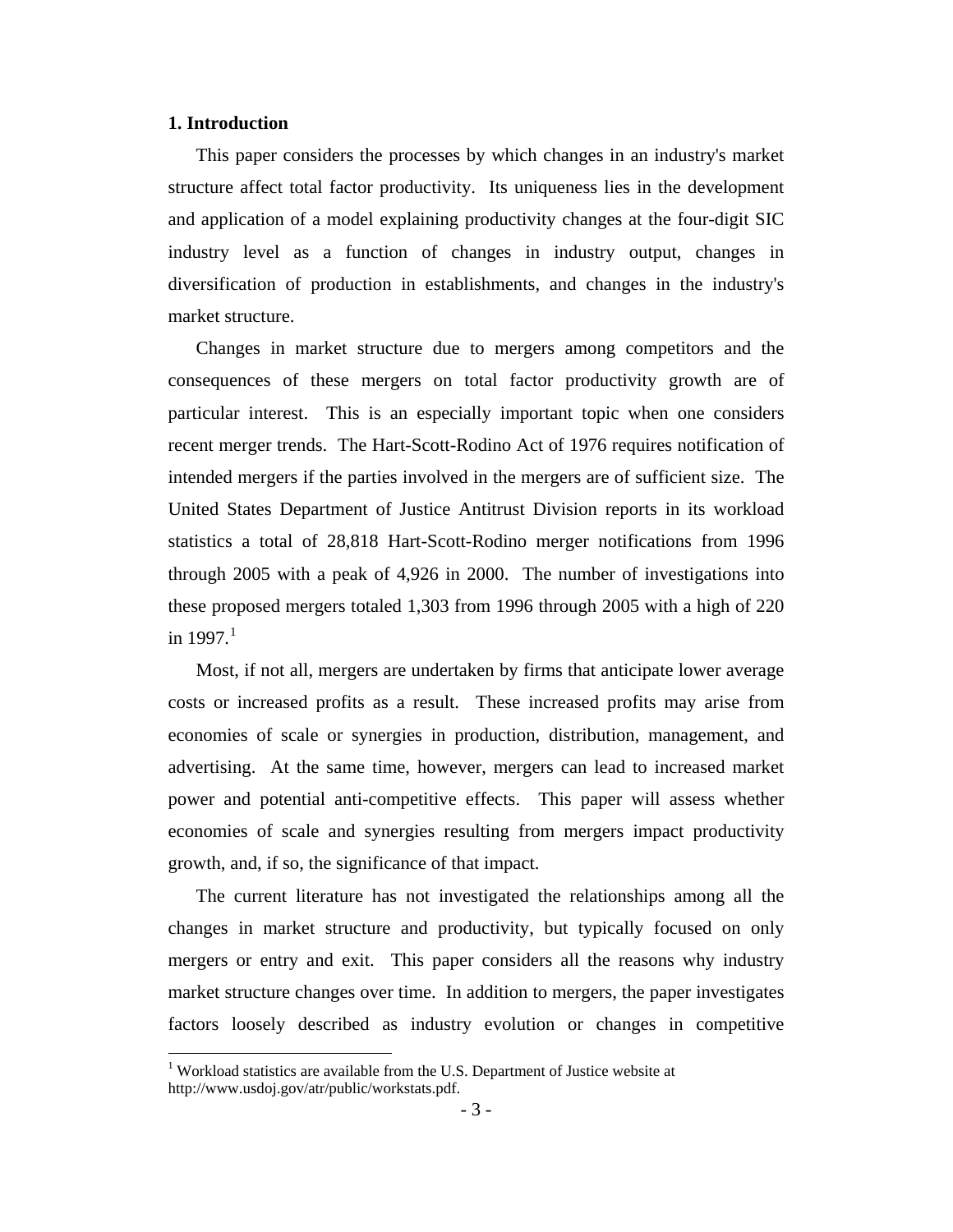structure. These factors include births and deaths of establishments, changes in the market shares of existing and continuing establishments, and changes in establishment output. An industry's competitive structure evolves over time as new establishments enter an industry and old establishments exit. Entry occurs when new establishments are built or when changes to an existing establishment's product line result in its classification in a different industry. Exit of an establishment from an industry occurs either with the closure of an establishment or the transfer of an establishment from one industry to another due to a change in the product line. An explanation of changes in competitive structure due to births, deaths, mergers, and changing market shares is presented in Section 3.

This paper reaches a number of conclusions related to changes in market structure and productivity growth. Model estimation finds that mergers had a positive impact on total factor productivity growth and that this effect was predominant in nondurable goods industries and concentrated industries. This latter result poses a particular problem for antitrust authorities who are especially concerned with the anticompetitive effects of mergers in concentrated markets. Estimation also determined that births of new firms resulted in faster productivity growth. This may have been due to increased competition spurring existing firms to compete more vigorously and more efficiently, or from the utilization of stateof-the-art capital and production techniques by new firms.

In the existing literature, ownership change was considered by Healy et al. (1990) who studied the fifty largest mergers among U.S. firms between 1979 and 1983. They observed that the firms that participated in these mergers realized faster asset productivity growth than other firms in the industry. McGuckin, Nguyen, and Reznek (1995) investigated establishment ownership change within SIC 20, Food and Kindred Products, between 1977 and 1987, to determine the effect of ownership change on productivity growth, wage growth, and employment. They found that ownership change was positively associated with both productivity and wage growth, but that the effects were smaller for large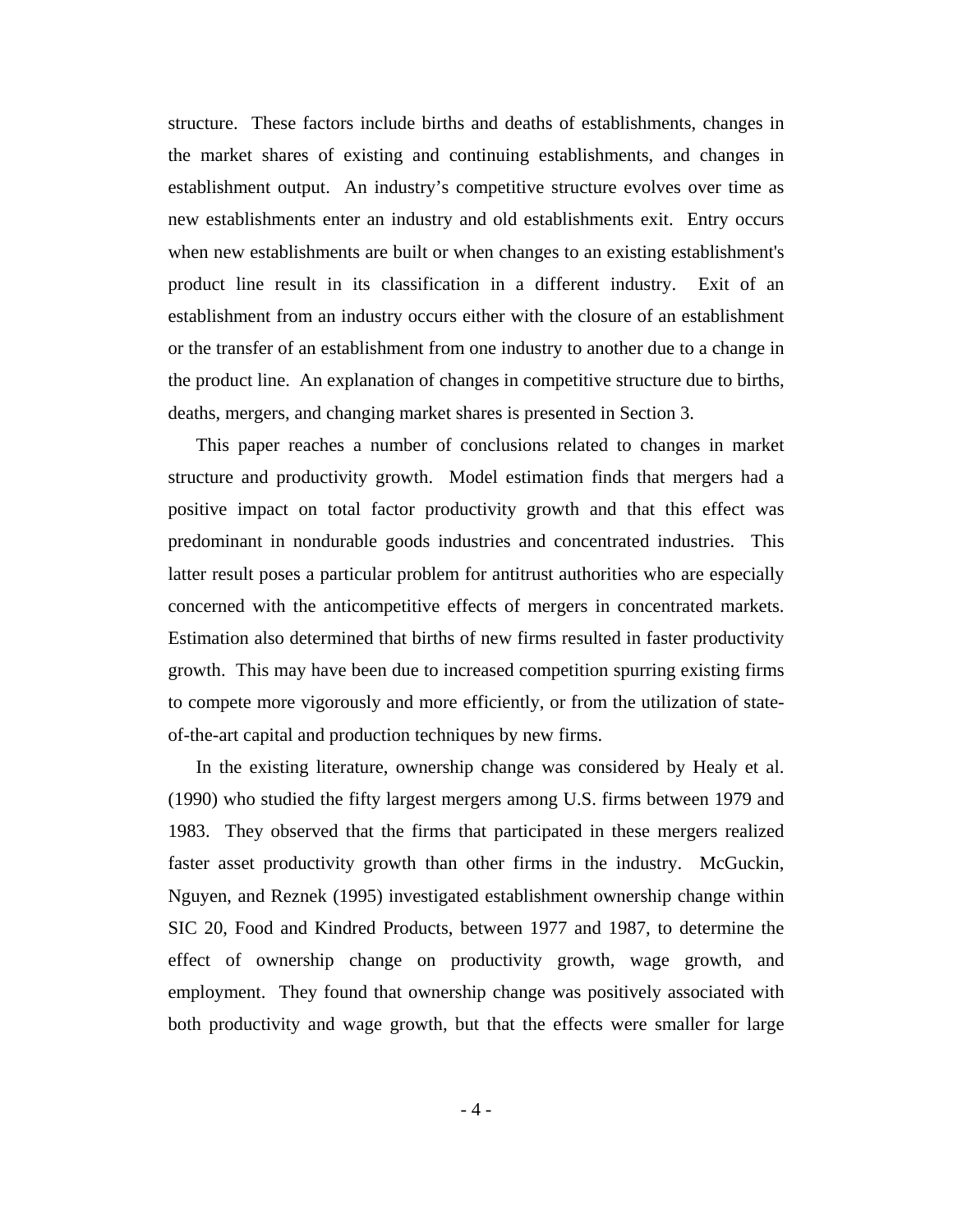firms. Their analysis also showed that establishments that experienced ownership change were more likely to survive than those that did not.

McGuckin and Nguyen (1995a) utilized an unbalanced panel of establishments in SIC 20 to find that both employment and productivity were positively related to ownership change for the representative establishment, but negatively related to establishment closings for large establishments. McGuckin and Nguyen (1995b) also investigated the effect that acquisitions of establishments had on both the acquiring firm and the acquired establishment. In their analysis of SIC 20, they found that the productivity growth of acquired establishments increased while acquiring firms suffered slower productivity growth.

Extensive literature exists studying both the entry and exit of firms. Baldwin and Gorecki (1991) used Canadian establishment level data from the 1970s to investigate the exit rates and growth paths of establishments based on different types of entry and exit. Johnson and Parker (1994) analyzed the births of new establishments and the deaths of old establishments to detect the effects on future births and deaths. They explained possible interactions between births and deaths, and determined which variables have an effect on births and deaths. Finally, Baily et al. (1992) explored the heterogeneity of productivity within fourdigit industries. They concluded that entry and exit of establishments had little effect on industry output growth. Using a neoclassical production function they determined that increasing output shares of high productivity establishments, and decreasing shares of output in low productivity establishments, were the primary causes of industry output growth.

This paper builds on various aspects of these works and others. I develop a model where total factor productivity growth is affected by the changes in the competitive structure of an industry and the changes in the level and composition of industry output. I begin by adding functional form to the analyses in McGuckin and Nguyen (1995a, 1995b) and others to better explain the process of how industry evolution, measured at the establishment level, affects productivity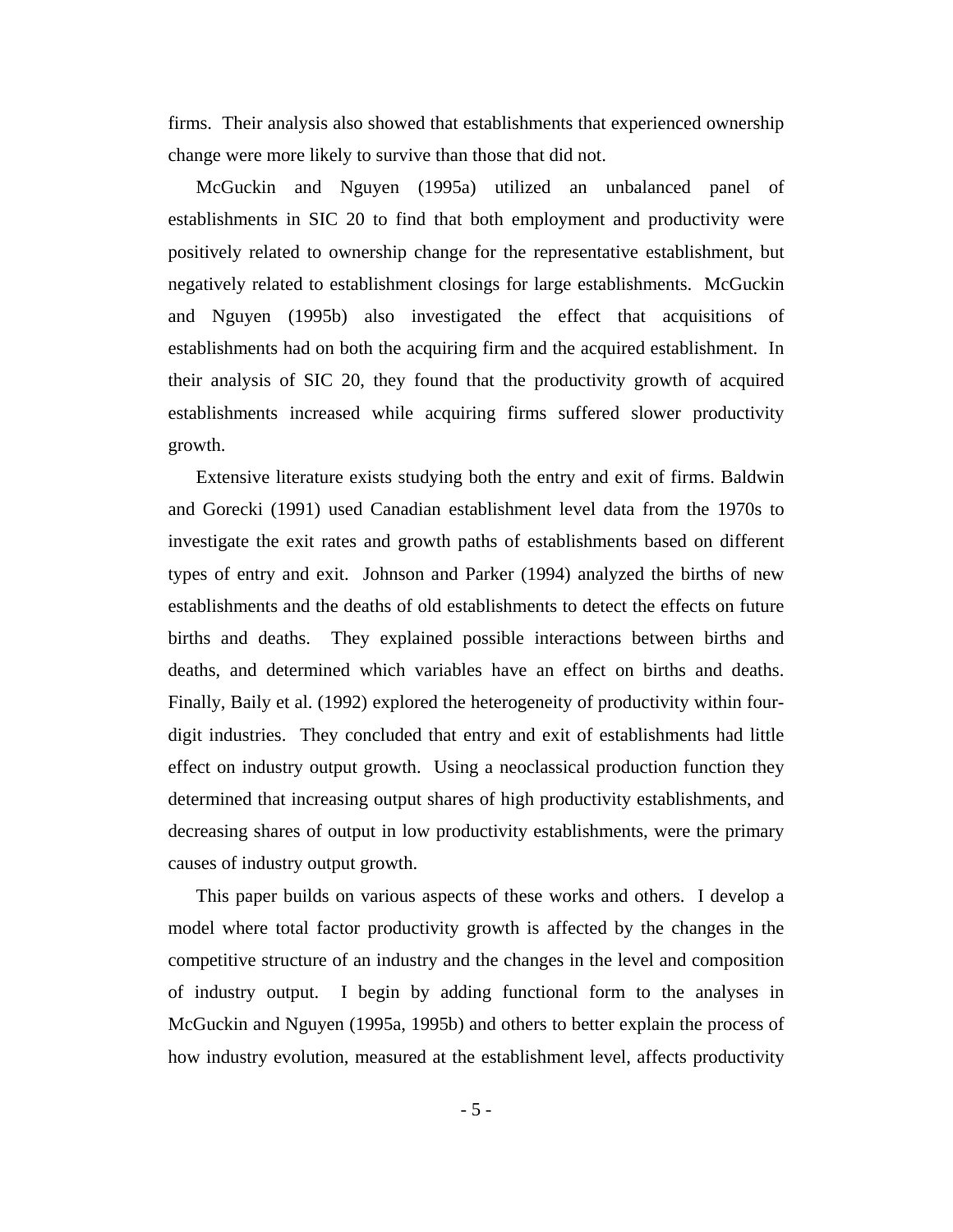growth. I also utilize a larger data set than the above papers which allows me to investigate all manufacturing industries over more than two decades. From this model and extensive data set, I find that changes in market structure in general, and changes in market structure due to mergers in particular, impact TFP growth.

#### **2. Theoretical Framework**

The analysis of productivity growth begins with a 4-digit industry cost function given by

$$
C = (\mathbf{p}, Q, T, D, H),\tag{1}
$$

Where industry subscripts are suppressed. Industry cost is determined by a number of variables, including a vector of input prices, **p**, where the four factors of production are capital, *k*, production workers, *l*, energy, *e*, and materials, *m*. Factor markets are assumed to be competitive. The 4-digit industry output, given by *Q*, is the real total value of shipments in the time period. The level of technology is given by *T*. As is the custom, technology is measured in terms of time, *t*, such that,  $T=e^t$ . *D* is an index of production diversification. Finally, *H* represents the level of competition that exists in the 4-digit industry. I will argue that the competitive structure of an industry can change for any of four reasons: deaths of existing companies, births of new companies, mergers among competitors, and changes in market share of existing firms. These changes will be explained in detail in Section 3.

The ideal level of output may be chosen endogenously in a model of profit maximization that is external to this cost function and is not considered here. Therefore, I assume that output is exogenous. Industry output is calculated as the product  $Q_E \cdot E$ , where  $Q_E$  is the average output of an establishment in the industry and E is the number of establishments in the industry. The industry cost function is restated as

$$
C = (\mathbf{p}, Q_E, E, T, D, H) \tag{2}
$$

An index describing the level of diversification within a firm was developed by Gollop and Monahan (1991). The index illustrates phenomena that exist due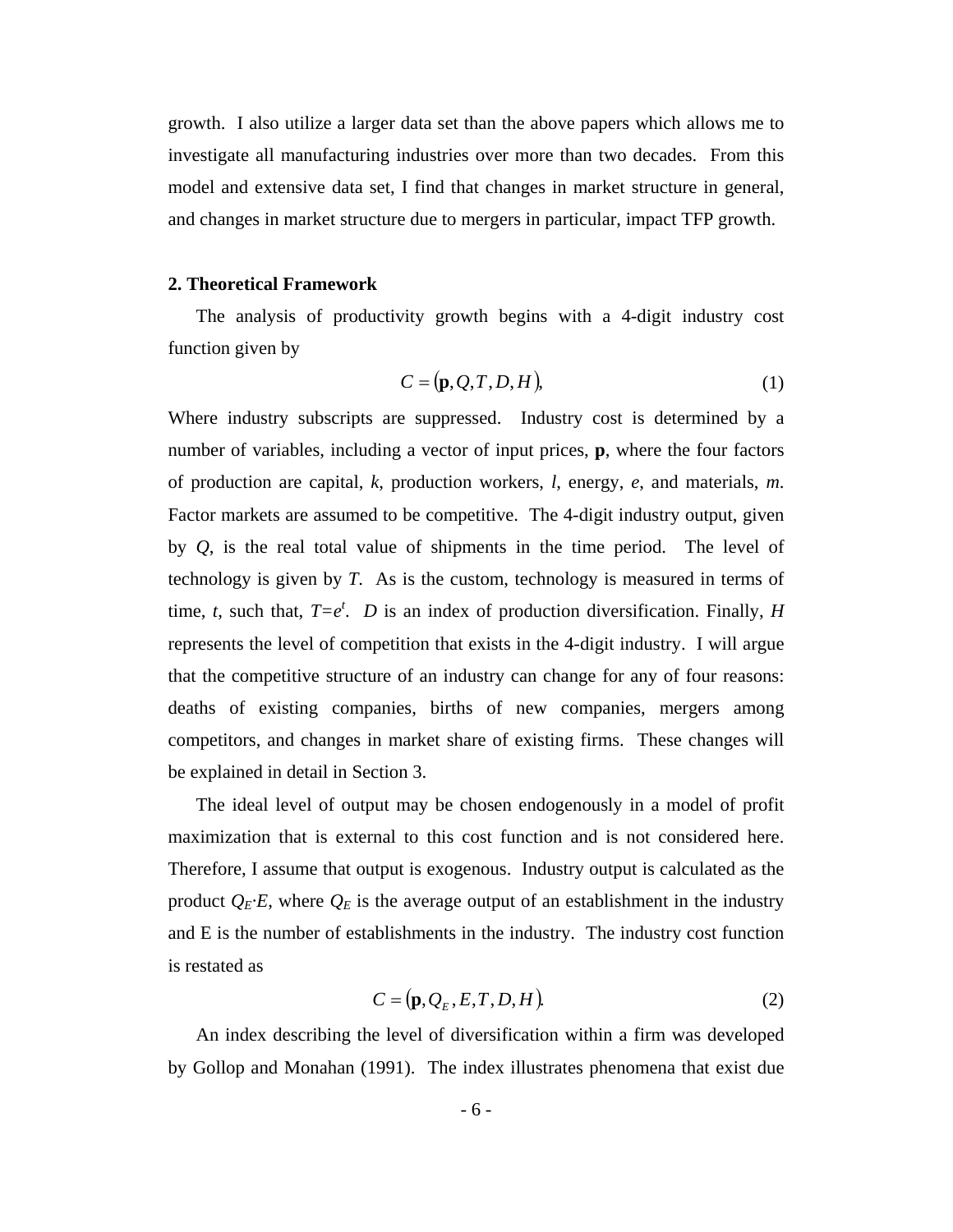to the manner in which output data are measured. A 4-digit industry's output consists of the production of 5-digit products classified within the industry. The industry is comprised of firms, each of which owns one or more production establishments. The level of diversification will quantitatively account for three issues relating to a firm's output.

First, a representative firm in a 4-digit industry may produce goods classified across a large or small number of 5-digit product categories. For example, Firm A's entire output may consist of production of a single 5-digit product within a 4 digit industry. Firm B, on the other hand, may produce output that is classified across ten separate 5-digit product categories. The diversification index accounts for this difference in the number of products produced by the firms, such that a firm is viewed as increasingly diversified as its number of products increases.

Second, the index quantifies the different firm characteristics depending upon the distribution of output across a number of separate 5-digit product categories. Firm B may produce ten separate 5-digit products where one of the ten products accounts for 91% of the firm's total output and each of the nine remaining products accounts for only 1%. A hypothetical, and far more diversified, Firm C may also produce ten separate 5-digit products where each product accounts for 10% of total output. Gollop's and Monahan's diversification index accounts for this difference in distribution across 5-digit product categories.

Third, the diversification index quantifies a heterogeneity factor among firms that produce multiple 5-digit products. Other things equal, a firm producing a number of products with very similar inputs to production is less diversified than a firm producing the same number of products requiring very different inputs to production. When aggregating numerous 5-digit products into a 4-digit industry, significant information that had previously been lost is recovered through the diversification index. Each of these three components of the diversification index could affect the industry cost function. Gollop (1997) demonstrated that production specialization, measured as a reduction in the diversification index, had a significant effect on productivity growth measured at the 2-digit industry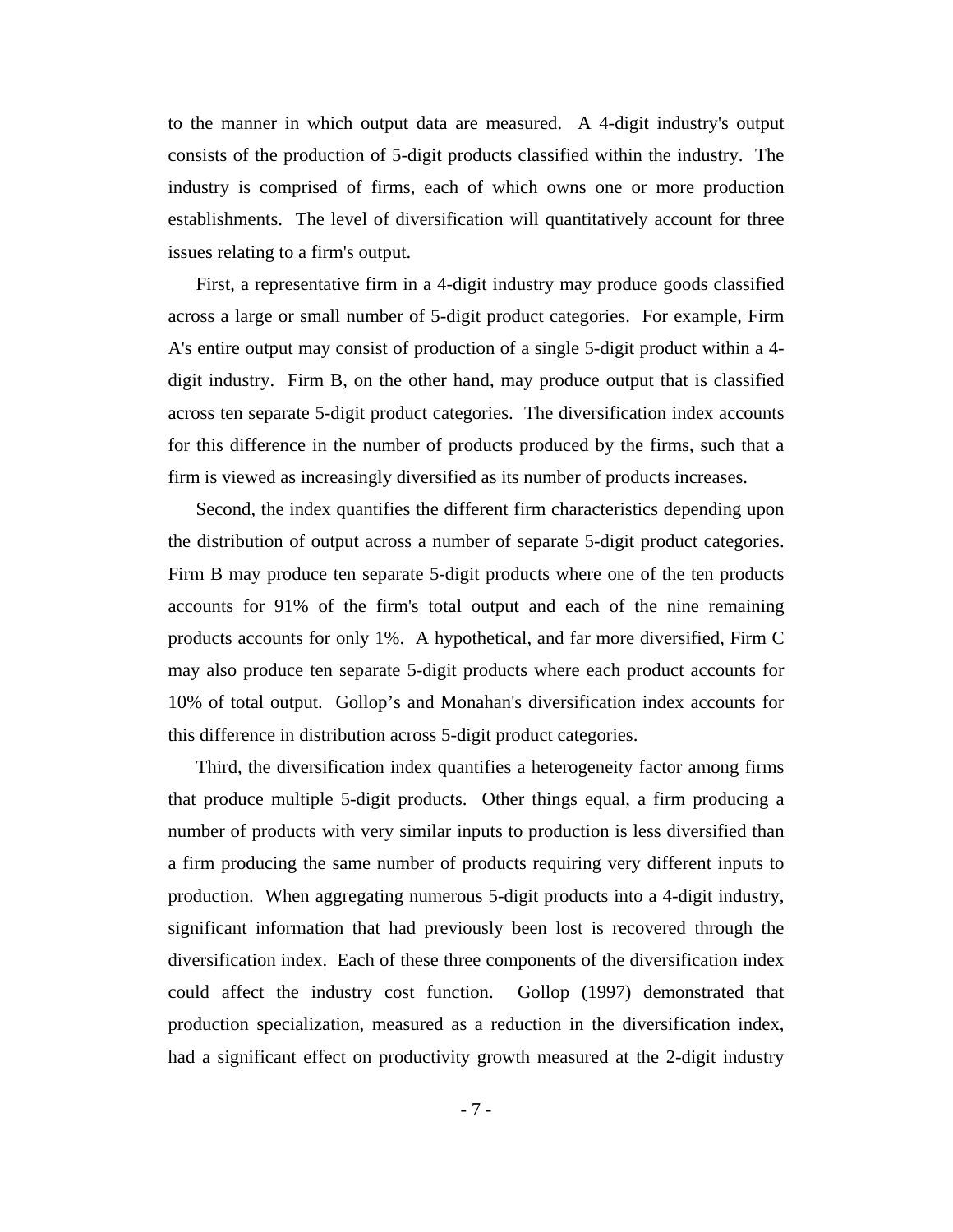level. He found that a 10% reduction in diversification within an industry increased TFP growth by 1.48 percentage points, thereby supporting the argument that increased specialization measured at the establishment level led to increased productivity growth.

By logarithmically differentiating equation (2) with respect to time, I obtain an expression of the growth in industry production cost in terms of the component variables given by

$$
\frac{d\ln C}{dt} = \sum_{h} \frac{\partial \ln C}{\partial \ln p_{h}} \frac{d\ln p_{h}}{dt} + \frac{\partial \ln C}{\partial \ln Q_{E}} \frac{d\ln Q_{E}}{dt} + \frac{\partial \ln C}{\partial \ln E} \frac{d\ln E}{dt} + \frac{\partial \ln C}{\partial \ln T} \frac{d\ln T}{dt} + \frac{\partial \ln C}{\partial \ln D} \frac{d\ln D}{dt} + \frac{\partial \ln C}{\partial \ln H} \frac{d\ln H}{dt},
$$
\n(3)

for each 4-digit industry. Moreover, *h* indexes *k, l, e,* and *m* in equation (3) and throughout the paper. Applying Shephard's lemma to equation (3) allows an economic explanation for each of the partial derivatives. The industry cost elasticities of each input price are equal to that input's share of total cost. Capital's share of input cost is given by

$$
\frac{\partial \ln C}{\partial \ln p_k} = \frac{p_k k}{C} = \beta_k.
$$
\n(4)

Similarly, the industry cost shares of production labor, energy, and materials, and are given respectively by

$$
\frac{\partial \ln C}{\partial \ln p_i} = \frac{p_i l}{C} = \beta_i,
$$
\n(5)

$$
\frac{\partial \ln C}{\partial \ln p_e} = \frac{p_e e}{C} = \beta_e,
$$
\n(6)

and

$$
\frac{\partial \ln C}{\partial \ln p_m} = \frac{p_m m}{C} = \beta_m.
$$
 (7)

The cost elasticity of average establishment output is representative of scale economies and is given by

$$
\frac{\partial \ln C}{\partial \ln Q_E} = \beta_{Q_E}.
$$
\n(8)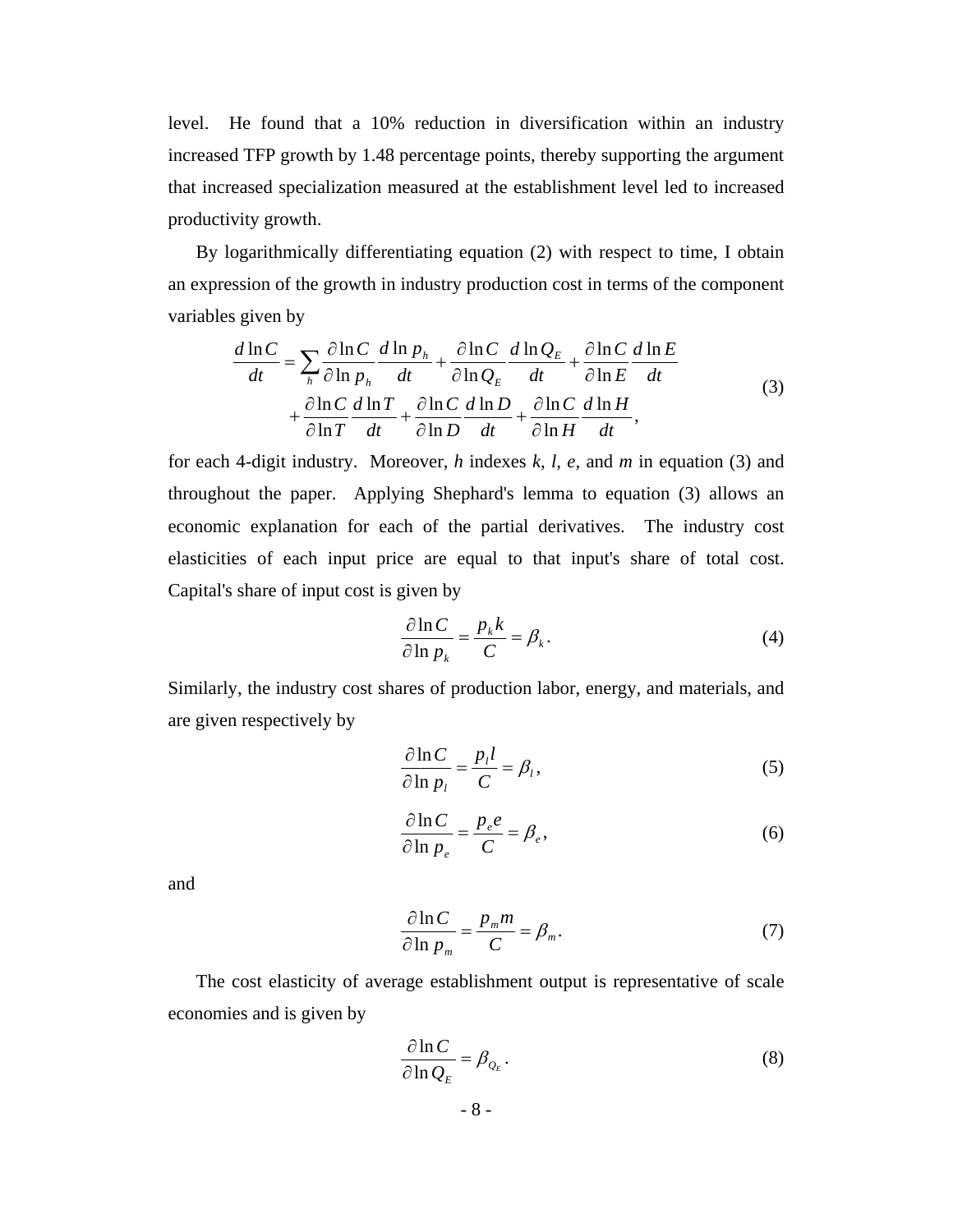If  $\beta_{Q_F}$  takes a value less (greater) than one, then the industry exhibits economies (diseconomies) of scale. Other things equal, if cost changes proportionately less (more) than average establishment output, then production displays economies (diseconomies) of scale. If  $\beta_{Q_F}$  takes a value equal to one, then the production function locally displays constant returns to scale.

The cost elasticity of the number of establishments within a 4-digit industry is given by

$$
\frac{\partial \ln C}{\partial \ln E} = \beta_E. \tag{9}
$$

By holding the level of competition, *H*, fixed with respect to equation (9), the number of firms is effectively held constant. Therefore, equation (9) is the elasticity of establishments per firm, which measures multiple establishment economies. A value of  $\beta_E$  that is less (greater) than one implies economies (diseconomies) of increasing the number of establishments per firm.

Technology is defined using census years where  $T=e^t$  such that  $\partial \ln T/dt = 1$ and the average rate of technical change between census years is given by

$$
-\frac{\partial \ln C}{\partial \ln T} = \beta_T. \tag{10}
$$

The average rate of technical change takes a negative sign since an increase in technology leads to a reduction in cost.

The elasticity of cost with respect to the diversification index is given by

$$
\frac{\partial \ln C}{\partial \ln D} = \beta_D. \tag{11}
$$

Other things equal,  $\beta_p$  describes the relationship between changes in industry cost and changes in the establishment-based measurement of production diversification.

 Finally, consider the variable of particular interest in this paper, the measure of 4-digit industry competition. The elasticity of cost with respect to changes in competition is given by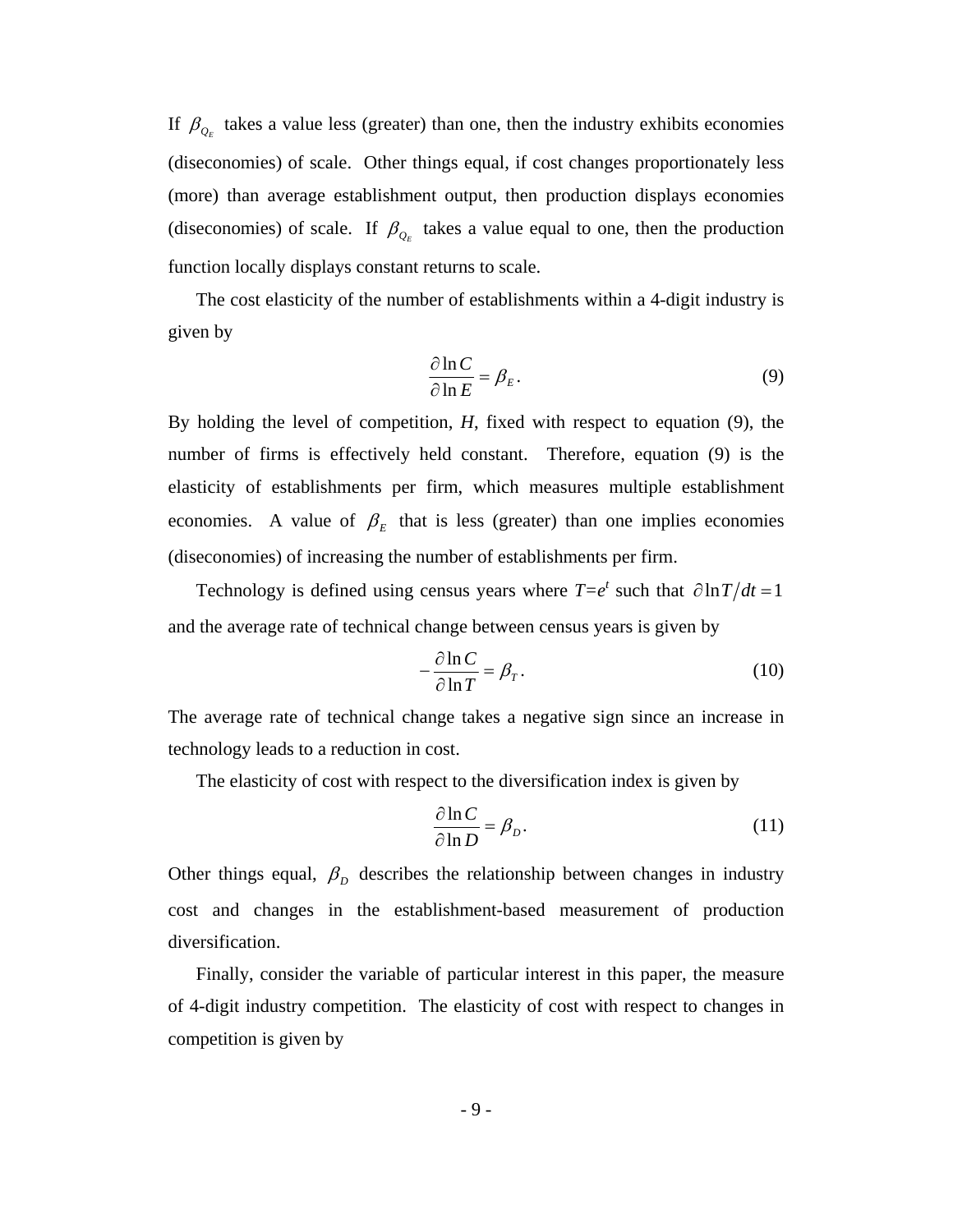$$
\frac{\partial \ln C}{\partial \ln H} = \beta_H.
$$
 (12)

In Section 3 I consider in detail the development of this variable and how it changes over time.

In order to derive total factor productivity growth from the 4-digit industry cost growth function described by equation (3), replace the partial elasticities to obtain

$$
\frac{\partial \ln C}{\partial t} = \sum_{h} \beta_{h} \frac{d \ln p_{h}}{dt} + \beta_{Q_{E}} \frac{d \ln Q_{E}}{dt} + \beta_{E} \frac{d \ln E}{dt}
$$
  

$$
- \beta_{T} \frac{d \ln T}{dt} + \beta_{D} \frac{d \ln D}{dt} + \beta_{H} \frac{d \ln H}{dt}.
$$
 (13)

From each side of equation (13) subtract the cost-share weighted input price growth rates, the growth rate of average establishment output, and the growth rate of the number of establishments to obtain

$$
\frac{d \ln C}{dt} - \sum_{h} \beta_{h} \frac{d \ln p_{h}}{dt} - \frac{d \ln Q_{E}}{dt} - \frac{d \ln E}{dt}
$$
\n
$$
= (\beta_{Q_{E}} - 1) \frac{d \ln Q_{E}}{dt} + (\beta_{E} - 1) \frac{d \ln E}{dt}
$$
\n
$$
- \beta_{T} \frac{d \ln T}{dt} + \beta_{D} \frac{d \ln D}{dt} + \beta_{H} \frac{d \ln H}{dt}.
$$
\n(14)

Multiply each side of equation (14) by negative one to obtain the negative of the growth rate of cost less the cost-share weighted growth of input prices, the growth rate of average establishment output, and the growth rate of the number of establishments given by

$$
-\left[\frac{d\ln C}{dt} - \sum_{k} \beta_{k} \frac{d\ln p_{h}}{dt} - \frac{d\ln Q_{E}}{dt} - \frac{d\ln E}{dt}\right]
$$
  
=  $\left(1 - \beta_{Q_{E}}\right) \frac{d\ln Q_{E}}{dt} + \left(1 - \beta_{E}\right) \frac{d\ln E}{dt}$   
+  $\beta_{T} \frac{d\ln T}{dt} - \beta_{D} \frac{d\ln D}{dt} - \beta_{H} \frac{d\ln H}{dt}$ . (15)

The left-hand side of equation (15) is the expression for total factor productivity, i.e. the reduction in industry cost not accounted for by a reduction in input prices or industry output. Therefore, equation (15) becomes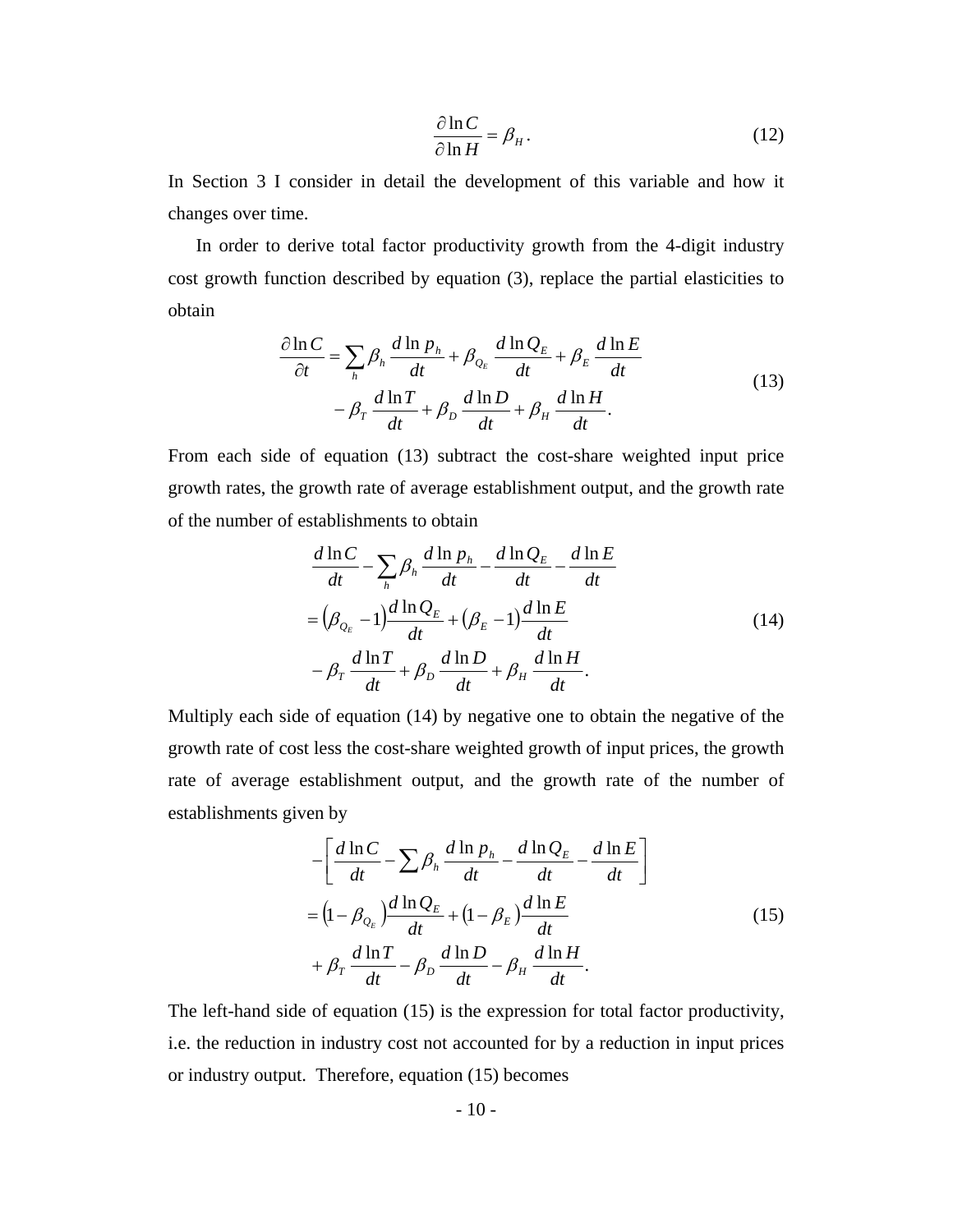$$
\begin{split} T\dot{F}P &= \left(1 - \beta_{\mathcal{Q}_E}\right) \frac{d\ln Q_E}{dt} + \left(1 - \beta_E\right) \frac{d\ln E}{dt} \\ &+ \beta_T \frac{d\ln T}{dt} - \beta_D \frac{d\ln D}{dt} - \beta_H \frac{d\ln H}{dt} .\end{split} \tag{16}
$$

The intuition behind the right-hand side variables becomes clearer upon inspection of equation (16). For example, an increase in the average output per establishment, other things equal, would result in economies (diseconomies) of scale if  $\beta_{Q_E}$  is less (greater) than one. Likewise, an increase in the establishment level diversification within an industry would decrease (increase) total factor productivity if  $\beta_p$  is greater (less) than zero.

#### **3. Competitive Market Structure**

An important contribution of this paper is the treatment of changes in competitive structure of the market. Therefore, I further decompose  $d \ln H/dt$ into separate components reflecting changes in the competitive market structure due to the deaths of existing firms in an industry, the births of new firms into an industry, horizontal mergers, and changes in the market shares of continuing firms in the industry. Previous authors have argued that the competitive forces within an industry will affect industry cost. The theory that the level of competition affects production cost was described by Leibenstein (1966) as x-efficiency. Leibenstein wrote that there is "more to output than the obviously observable inputs. The nature of management, the environment in which it operates, and the incentives employed are significant."<sup>[2](#page-11-0)</sup> Leibenstein argued that both competition and adversity create pressure for changes to improve x-efficiency. Many authors have built upon the x-efficiency framework to explain why firms may not operate in a cost minimizing fashion and, furthermore, how firms might improve xefficiency.

Nickell (1996) asked whether competition improves firm performance. His analysis of 670 U.K. manufacturing companies supported the view that a more

<span id="page-11-0"></span> 2 Leibenstein (1966), p. 401.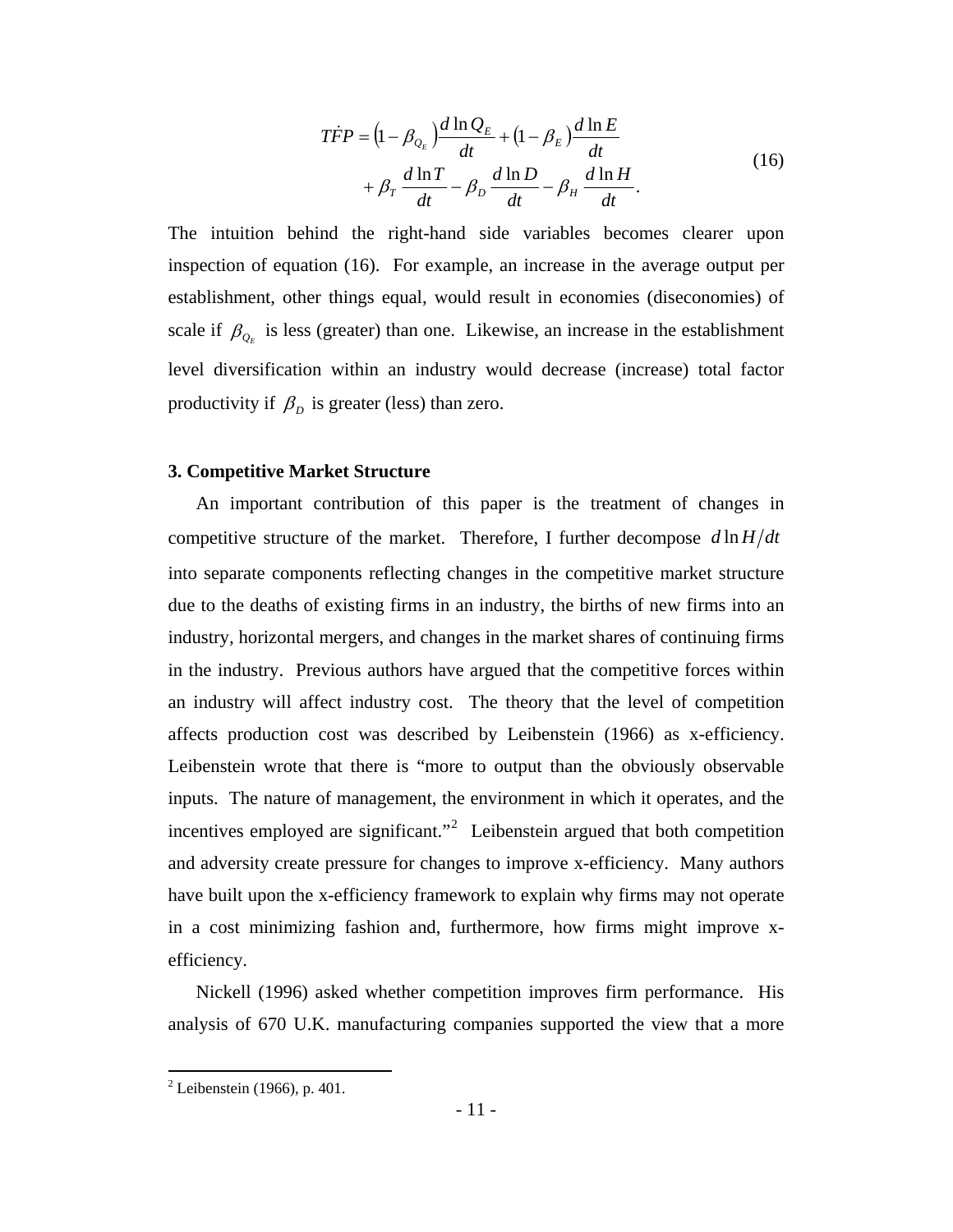competitive market, measured by both the number of competitors and by decreased monopoly rents, was associated with higher total factor productivity growth. Stennek (2000) developed a model where both financial constraints and the level of competition within an industry act as disciplining powers resulting in higher effort and increased x-efficiency. Scherer and Ross (1990) found that xinefficiency was low when competition was strong and that the losses due to xinefficiency were as large as losses from allocative inefficiency.

As a measure of competition, albeit an imperfect measure, I will utilize the Herfindahl-Hirschman (HH) index. The HH index is calculated as the sum of squared market shares of each company within an industry. The HH takes a maximum value of 10,000 when one company produces the entire industry output and a minimum value approaching zero under perfect competition. Changes in the HH index are prominent indicators of changes in competition and these changes are utilized in the U.S. Department of Justice Merger Guidelines. Changes in the HH index of a certain magnitude due to a proposed merger invite increased scrutiny of the merger by the Department of Justice or Federal Trade Commission. Markets with HH indexes below 1000 are considered unconcentrated. Those markets with HH indexes between 1000 and 1800 are considered moderately concentrated. Finally, those markets with HH indexes above 1800 are highly concentrated. Establishment data are aggregated to the company level since an establishment level HH index would be artificially low as in the following example. If a monopolist had ten establishments, each producing 10% of industry output, the HH index should take the maximum value of 10,000 and not the more competitive appearing value of 1,000.

The changes in competitive structure due to deaths, births, mergers, and changes in market share can be approximated by the changes in the HH index. The HH index can change as a result of the death of a company within the industry.<sup>[3](#page-12-0)</sup> A company can close its establishments that produce within the given

<span id="page-12-0"></span><sup>&</sup>lt;sup>3</sup> I consider deaths to occur separately from other changes in competitive structure. The direct change in the HH index as a result of the death of companies is given by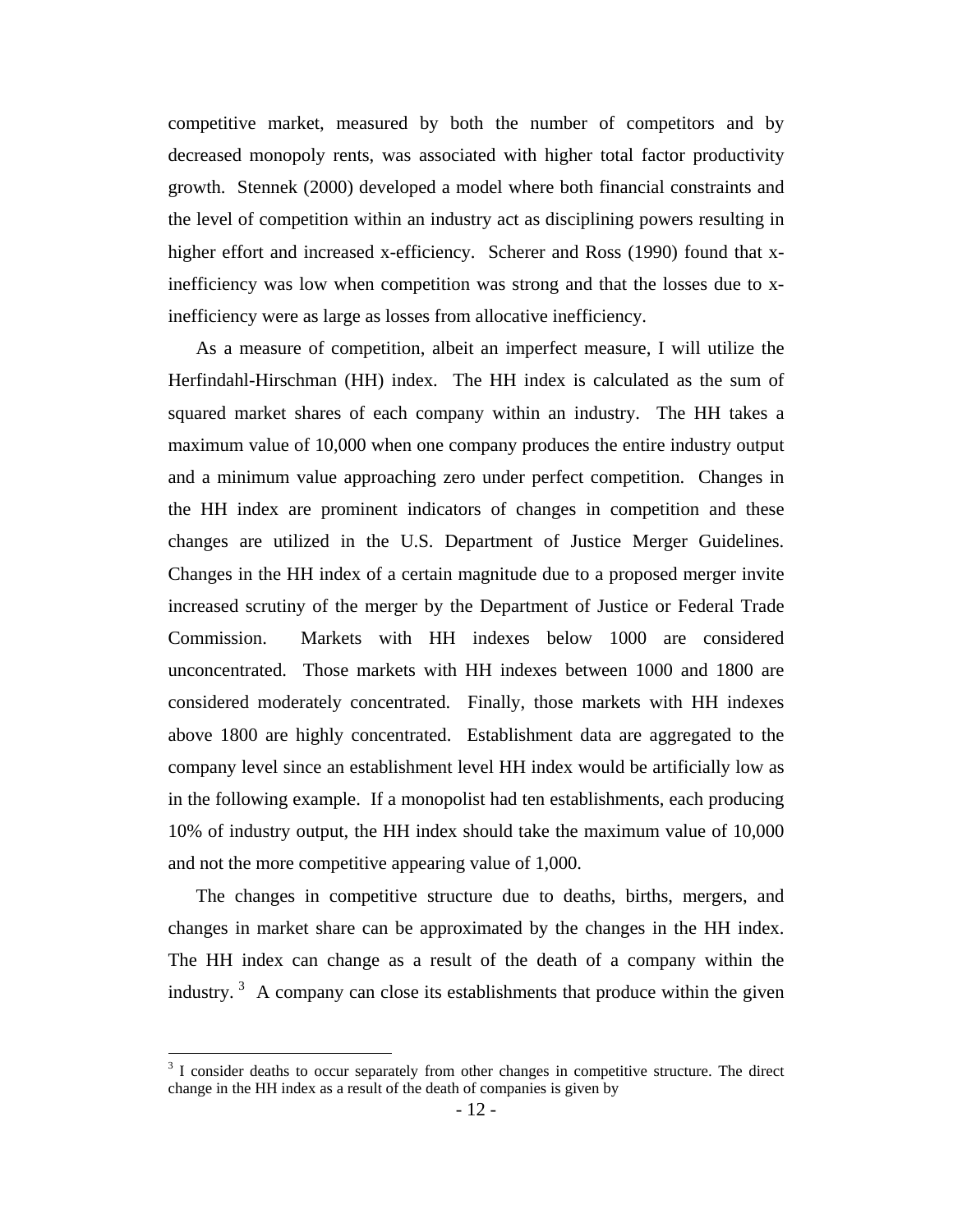industry or it can sell its establishments and cease production in this industry. If a company exits the industry by selling its establishments to a new entrant, I consider this action to be the death of the existing firm and the birth of a new firm as the establishment's ownership changes.

The change in the HH index due to deaths will likely be positive reflecting a potentially less competitive market with fewer competitors. This increase in the HH index due to deaths could impact TFP growth in any or all of three separate effects. First, the closing of establishments may remove the least productive and highest cost plants from the industry. Therefore, the increase in the HH index due to the deaths of companies will increase TFP growth. Second, a company exiting the industry can sell its productive establishments to other companies. Matching theory of establishment turnover suggests that ownership change of continuing plants would reduce average cost and increase TFP growth. The third potential effect is that the death of a company reduces the number of competitors within an industry. The theory of x-efficiency would lead one to believe that this reduction in competition could reduce the cost-cutting incentives of the remaining firms. Conversely, one also suspects that a dying firm is likely a high cost and low TFP

$$
\Delta H H = 2 \sum_{l} s_{l,t-1} \frac{\sum_{i} s_{i,t-1}^2}{\sum_{i} s_{i,t-1}} + \sum_{l} s_{l,t-1}^2 \frac{\sum_{i} s_{i,t-1}^2}{\left(\sum_{i} s_{i,t-1}\right)^2} - \sum_{l} s_{l,t-1}^2
$$
, where *l* indexes firms that

.

$$
HH_{t-1} = s_1^2 + s_2^2 + s_3^2
$$

and if the continuing firms grow proportionately to their own size in period *t-*1, then

$$
HH_{t} = \left(s_{1} + \frac{s_{1}}{s_{1} + s_{2}} s_{3}\right)^{2} + \left(s_{2} + \frac{s_{2}}{s_{1} + s_{2}} s_{3}\right)^{2}
$$

This is rewritten as

$$
HH_t = s_1^2 + s_2^2 + 2s_3 \frac{s_1^2 + s_2^2}{s_1 + s_2} + s_3^2 \frac{s_1^2 + s_2^2}{(s_1 + s_2)^2}.
$$

Then the change in the HH index between periods due to the death of company 3 is

$$
HH_{t} - HH_{t-1} = 2s_{3} \frac{s_{1}^{2} + s_{2}^{2}}{s_{1} + s_{2}} + s_{3}^{2} \frac{s_{1}^{2} + s_{2}^{2}}{(s_{1} + s_{2})^{2}} - s_{3}^{2},
$$

which can be generalized as in the equation above.

- 13 -

exist in census year *t-*1 and do not exist in year census year *t*, and *i* indexes companies that exist in both census years. The market share of each company is denoted by *s*. Therefore, the change in the HH index due to a death can be described through the following example where one of three firms exits between periods.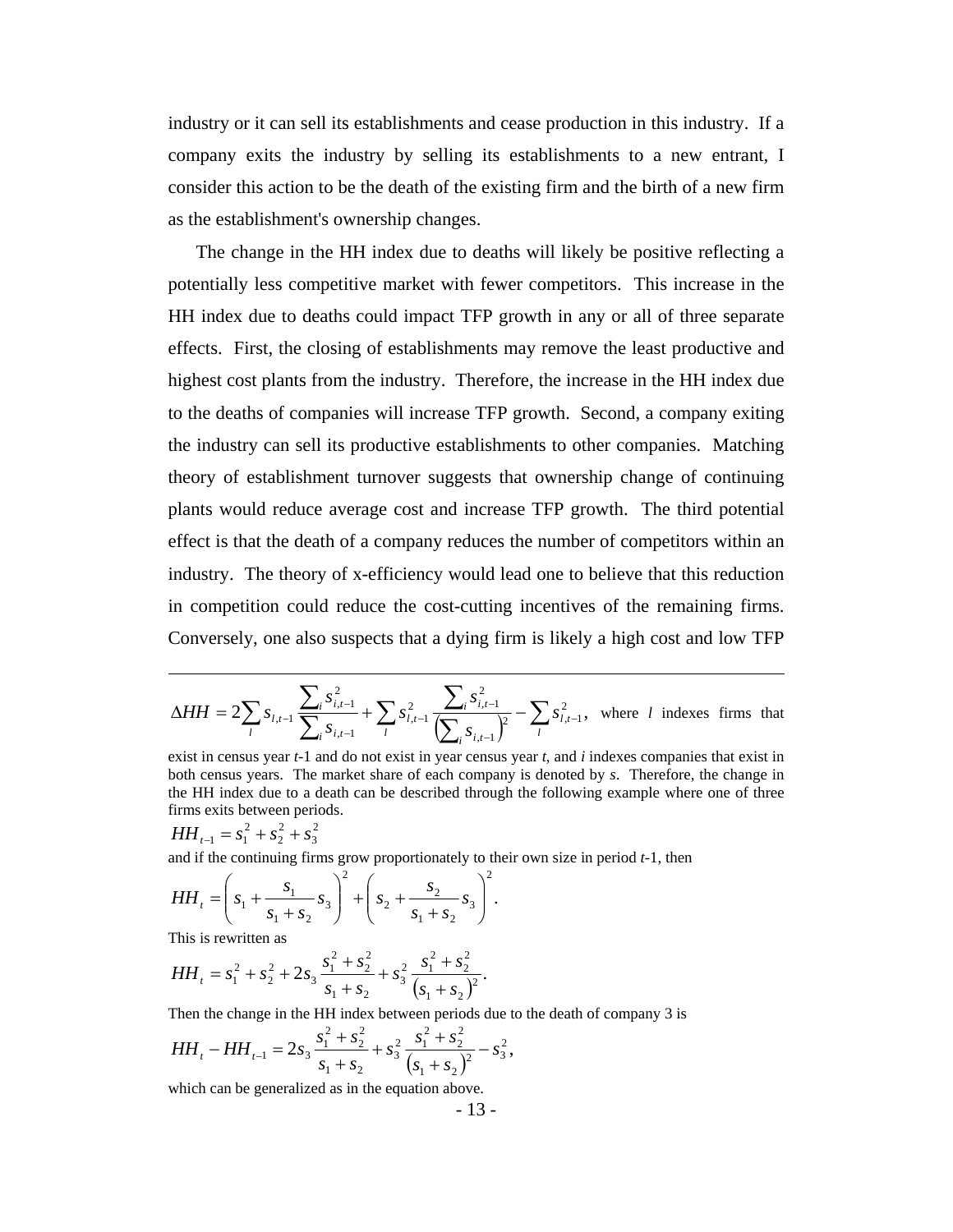growth firm. Therefore, the effect of deaths of existing companies upon TFP growth is unclear.

A birth is defined as a company that does not produce any output in industry A in census year *t-*1, but by census year *t*, the company has at least one establishment that produces primarily in industry  $A<sup>4</sup>$  $A<sup>4</sup>$  $A<sup>4</sup>$ . The company can either build a new establishment to enter the industry or it can purchase an existing establishment and produce in industry A in census year *t*.

This change in the HH index will likely be negative,<sup>[5](#page-14-1)</sup> reflecting a potentially more competitive market structure with more competitors. Entry into an industry can take one of two forms. First, entry can take place when a company builds new establishments or purchases unused establishments. One would suspect that the latest technology in production would put downward pressure on cost and increase TFP growth. Second, entry can occur through a change in ownership of an existing establishment. In this case, a firm that does not produce in SIC A purchases an existing establishment inside or outside of SIC A and begins

$$
\Delta HH = \sum_{m} s_{m,t}^2 - 2 \sum_{m} s_{m,t} \frac{\sum_{i} s_{i,t-1}^2}{\sum_{i} s_{i,t-1}} + \sum_{m} s_{m,t}^2 \frac{\sum_{i} s_{i,t-1}^2}{\left(\sum_{i} s_{i,t-1}\right)^2}
$$
, where *m*, indexes companies that

do not exist in census year *t*-1, but do exist in census year *t*, and *i* indexes companies that exist in both census years. Therefore, the change in the HH index due to a birth can be described by the following example where two incumbents are joined by a new entrant, companies 1, 2, and 3, respectively.

.

2 2  $HH_{t-1} = s_1^2 + s$ 

 $\overline{a}$ 

and if the new firm takes market share proportionately from the two incumbents, then

$$
HH_{t} = \left(s_{1} - \frac{s_{1}}{s_{1} + s_{2}} s_{3}\right)^{2} + \left(s_{2} - \frac{s_{2}}{s_{1} + s_{2}} s_{3}\right)^{2} + s_{3}^{2}
$$

This can be restated as

$$
HH_t = s_1^2 + s_2^2 + s_3^2 - 2s_3 \frac{s_1^2 + s_2^2}{s_1 + s_2} + s_3 \frac{s_1^2 + s_2^2}{(s_1 + s_2)^2}.
$$

Then the change in the HH index between periods due to the birth of company 3 is

$$
HH_t - HH_{t-1} = s_3^2 - 2s_3 \frac{s_1^2 + s_2^2}{s_1 + s_2} + s_3 \frac{s_1^2 + s_2^2}{(s_1 + s_2)^2},
$$

which can be generalized as in the equation above.

<span id="page-14-1"></span><sup>5</sup> An increase in the number of competitors could increase the Herfindahl-Hirschman index if the new companies have large enough market shares.

<span id="page-14-0"></span><sup>&</sup>lt;sup>4</sup> I consider births to occur separately from other changes in competitive structure. The direct change in the HH index resulting from a company birth is given by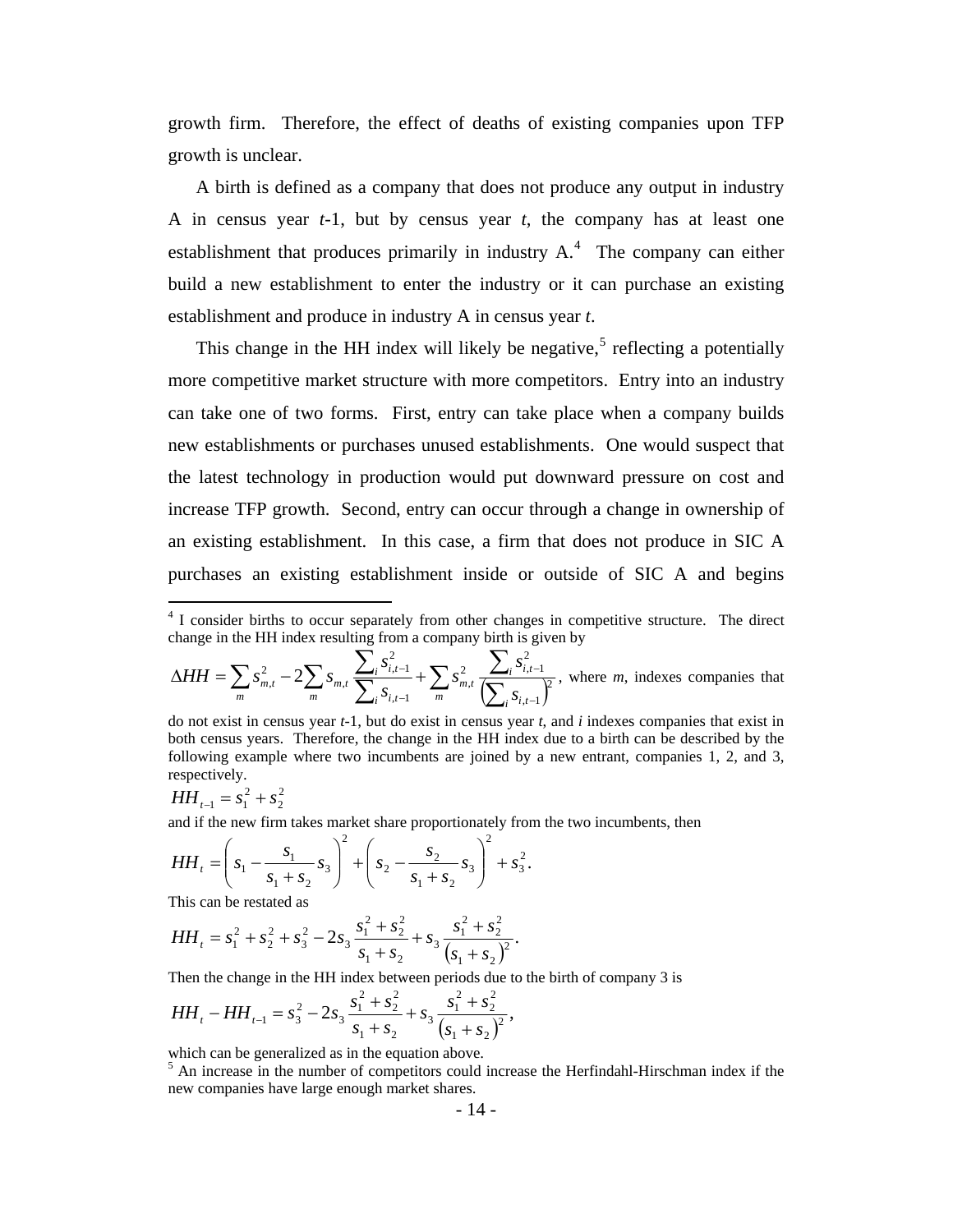producing goods in SIC A. The matching theory of plant turnover argues that low productivity results from a poor match between the establishment and the parent company. This theory would predict lower cost and an improvement in TFP growth as a result of the ownership change.

The HH index can also change as a result of a merger among competitors. <sup>[6](#page-15-0)</sup> A merger among competitors will always increase the HH index. Mergers can have one or both of two effects. First, as enforcers of antitrust law assert, mergers among competitors can result in a reduction in competition and therefore a reduction in x-efficiency as firms lose some cost cutting incentives. This would lead to lower TFP growth. Second, nearly every merger among competing companies is described by the participants as an opportunity to cut costs and take advantage of synergies among the companies involved. This would lead to lower cost and higher TFP growth. Therefore, the effect of mergers on TFP growth may in theory be either positive or negative.

 A fourth reason why the competitive structure of the market and the HH index will change from one census year to the next is as a result of a simple change in market share for continuing firms in the industry. For example, four firms with equal market shares, 25% each, would exhibit a HH index calculated as 2,500. If, between periods, the market share of one firm grows to 40% while the market

$$
\Delta H H = 2 \sum_{i} \sum_{j \neq i} s_{i,t-1} s_{j,t-1},
$$

1

2 4 2 3 2 2  $HH_{t-1} = s_1^2 + s_2^2 + s_3^2 + s_4^2$  and

$$
HH_t = s_1^2 + (s_2 + s_3 + s_4)^2,
$$

which can be rewritten as

 $_4^2 + 2s_2s_3 + 2s_2s_4 + 2s_3s_4$ . 2 3 2 2  $HH_t = s_1^2 + s_2^2 + s_3^2 + s_4^2 + 2s_2s_3 + 2s_2s_4 + 2s_3s$ 

The change in the HH index due to the merger of the three firms is therefore

 $HH_{t} - HH_{t-1} = 2s_2s_3 + 2s_2s_4 + 2s_3s_4$ 

which can be generalized as in the equation above.

<span id="page-15-0"></span><sup>&</sup>lt;sup>6</sup> I consider mergers to occur separately from other changes in competitive structure. Only horizontal mergers are considered such that the change in the HH index due to a merger is the result of a merger among two or more firms within the same 4-digit industry. The direct change in the HH index due to the merger of two competitors is given by

where firms *i* and *j* merge between census years *t-*1 and *t*. Three firms merging can be described by the following example where three competitors merge to become a single firm between periods such that,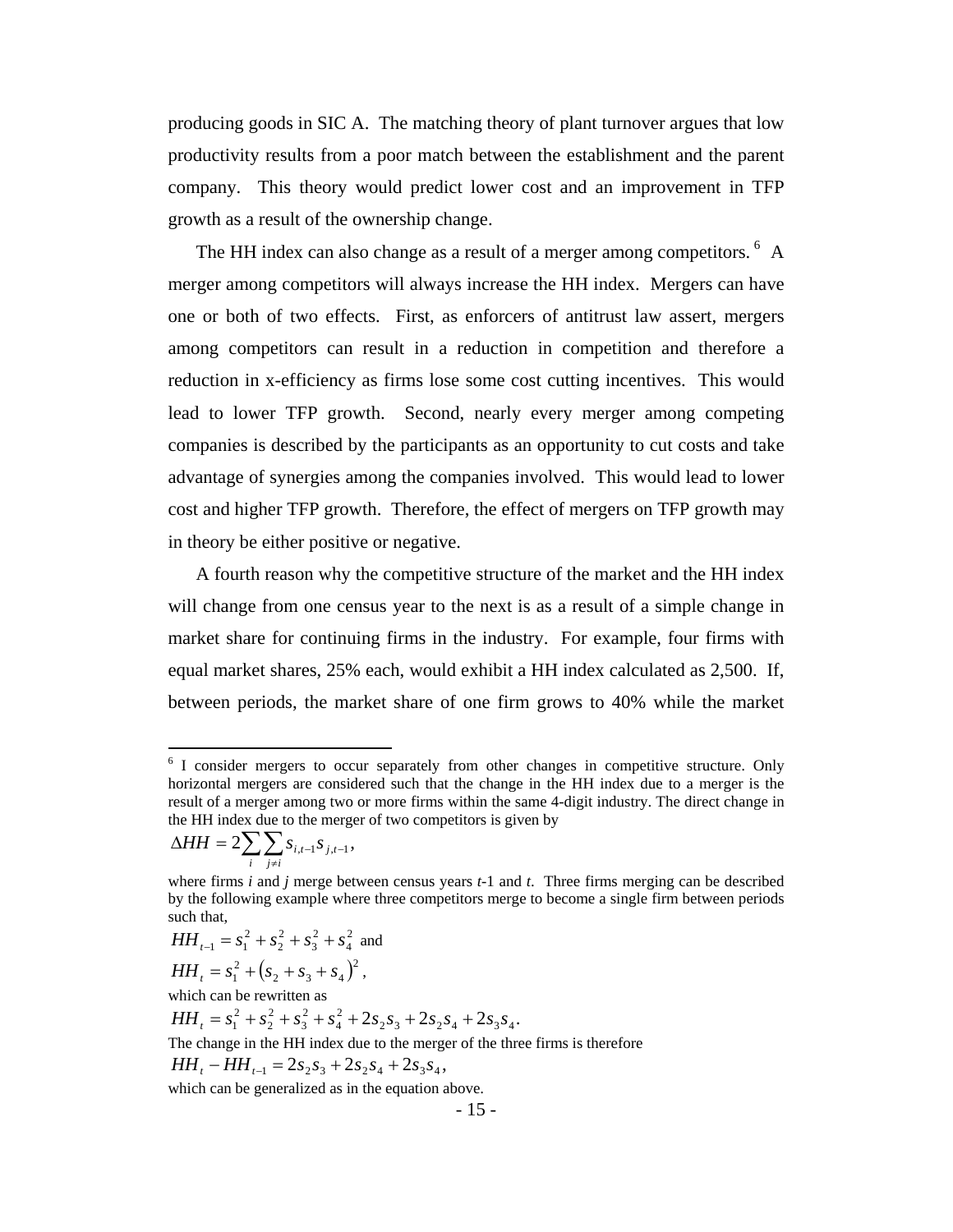shares of the competing firms fall to 20% each, the HH index is calculated as 2,800. This change in the HH index of over 11% arises from a change in the market shares of the continuing firms. The HH index can therefore change, possibly by a large amount, even if there are no births or deaths of companies or no mergers among competitors. I measure the change in the HH index due to a change in company market share as a residual; it is the change in the HH index from census year *t-*1 to census year *t* that is not due to deaths, births, or mergers.

A fifth reason why the HH index can change from census year to census year is due to a phenomenon I designate as "switching." Switching is essentially an artifact of the definition of a four-digit industry. Consider a single establishment company that produces two different products. One product is classified as being within industry A, while the other is classified within industry B. In census year *t-*1, fifty-one percent of the establishment's total value of shipments is classified within industry A while the remaining forty-nine percent is in industry B. This establishment is classified within the LRD as producing in industry A. If, in the next census year, forty-nine percent of the establishment's sales are in industry A and fifty-one percent are within industry B, then the establishment would be classified within industry B. This process is an example of switching. I separate it from other types of firm evolution because, for example, there may be no change in the production of the above establishment within industry A, but an increase in its industry B production. Switching will therefore be considered separately from deaths, births, mergers, and changes in market share.

I substitute the separate changes in the HH index for  $d \ln H/dt$  into equation (16) to obtain

$$
\begin{split} T\dot{F}P &= \left(1 - \beta_{Q_E}\right) \frac{d\ln Q_E}{dt} + \left(1 - \beta_E\right) \frac{d\ln E}{dt} + \beta_T \frac{d\ln T}{dt} \\ &- \beta_D \frac{d\ln D}{dt} - \beta_{H_{death}} \frac{d\ln H_{death}}{dt} - \beta_{H_{birth}} \frac{d\ln H_{birth}}{dt} \\ &- \beta_{H_{merger}} \frac{d\ln H_{merger}}{dt} - \beta_{H_{mkshare}} \frac{d\ln H_{mkshare}}{dt} . \end{split} \tag{17}
$$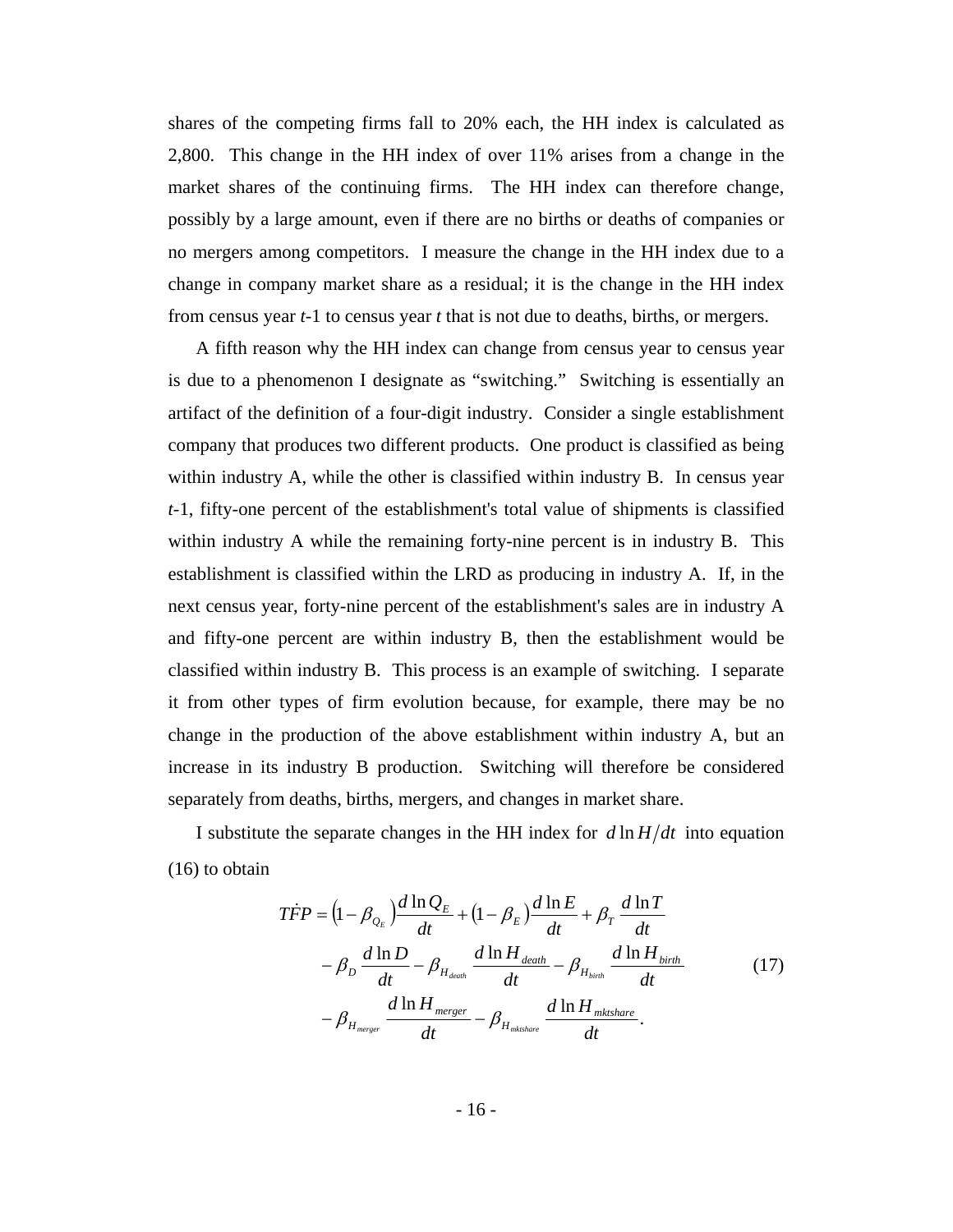A contribution of this paper to the existing literature is its development and treatment of the changes in competition, measured as changes in the HH index. Section 4 further describes the development of variables that estimate the change in the HH index.

#### **4. Data Set Construction**

To estimate the coefficients of the above theoretical model, I construct a data set from two separate resources. The first source of data is the Manufacturing Industry Database maintained by Eric J. Bartelsman, Randy A. Becker, and Wayne B. Gray. The database is a joint effort between the National Bureau of Economic Research (NBER) and the U.S. Census Bureau's Center for Economic Studies (CES). The database contains input price indexes and 4-digit industry output that are used in the calculation of total factor productivity. Bartelsman and Gray (1996) described the calculation of total factor productivity that will be utilized in this paper. The database also contains 4-digit industry output price deflators. These data are available for download from the NBER website.<sup>[7](#page-17-0)</sup>

The second source of data is the U.S. Census Bureau and the Longitudinal Research Database (LRD). Maintained by the CES, the LRD is an unbalanced panel containing cost and output data on all U.S. manufacturing establishments collected through the Census of Manufactures. The Census of Manufactures has collected this information in the census years: 1963, 1967, 1972, 1977, 1982, 1987, 1992, and 1997. The LRD contains data on each establishment's inputs of labor, materials, and capital, its total value of shipments of goods and services in each 7-digit product, its location, and its legal form of organization. Within the LRD, each establishment is assigned a permanent identification number allowing it to be tracked from census year to census year. The establishment is classified by the industry that accounts for the largest percentage of the plant's output. Each establishment ID contains an identifier number that links the establishment to its parent company which similarly is assigned an identification number. The LRD

<span id="page-17-0"></span><sup>- 17 -</sup> 7 The NBER – CES website can be found on the world-wide-web at http://www.nber.org/nberces/.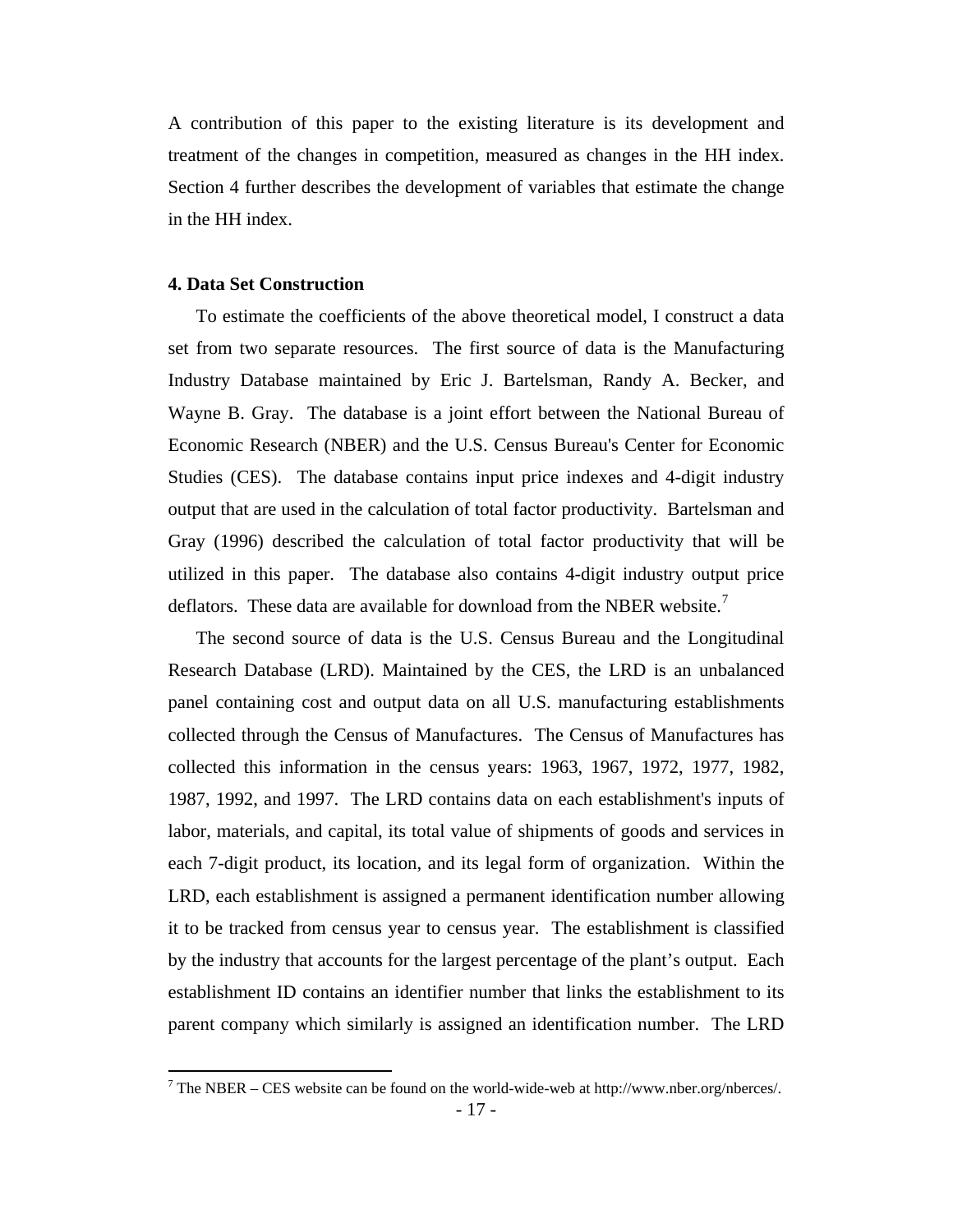can therefore identify whether the establishment is part of a single establishment company or a multiple establishment company. Because of the identifier linking an establishment to a parent company, the LRD can determine ownership changes. It is also possible to detect the birth of new establishments by the appearance of a new establishment ID, and likewise the LRD can detect the death of an existing establishment when plant ID numbers disappear from one census year to the next. I have obtained 4-digit industry data by rolling up establishment level data to both the company level and the industry level.<sup>[8](#page-18-0)</sup>

The LRD provides three key variables for my analysis. First the total value of shipments of each establishment within a 4-digit industry provides industry output and the number of establishments in the industry. I compute real industry output by utilizing these data and the 4-digit industry price deflators from the NBER-CES database. Then, for each 4-digit industry, calculate the average real output per establishment and the number of establishments. The product of the average real output per establishment,  $Q_E$ , and the number of establishments,  $E$ , is equal to 4-digit industry output.

Second, the diversification index is developed utilizing the LRD. A complete explanation of its construction exists in Gollop and Monahan (1991). Third, the data enable the calculation of the Herfindahl-Hirschman index (HH) for each 4 digit industry. The change in the HH index between census years is decomposed into the change in the HH index due to "switching," deaths, births, mergers, and the change in market share. Ideally, the calculations of the changes would occur simultaneously, as if all deaths, births, and mergers happened at the same time. Since this is computationally impossible, I assume that the different types of firm evolution happen sequentially. Therefore, the change in the HH index is calculated as the sum of the five changes listed above.

Begin with the population of companies within an industry and compute the HH index for year  $t-1$ . Designate this HH index as  $H_{1,t-1}$ . Then alter the population of firms by adjusting for switching and calculate the HH index,

<span id="page-18-0"></span><sup>&</sup>lt;sup>8</sup> Special thanks to James Monahan of the Center for Economic Studies whose assistance was invaluable.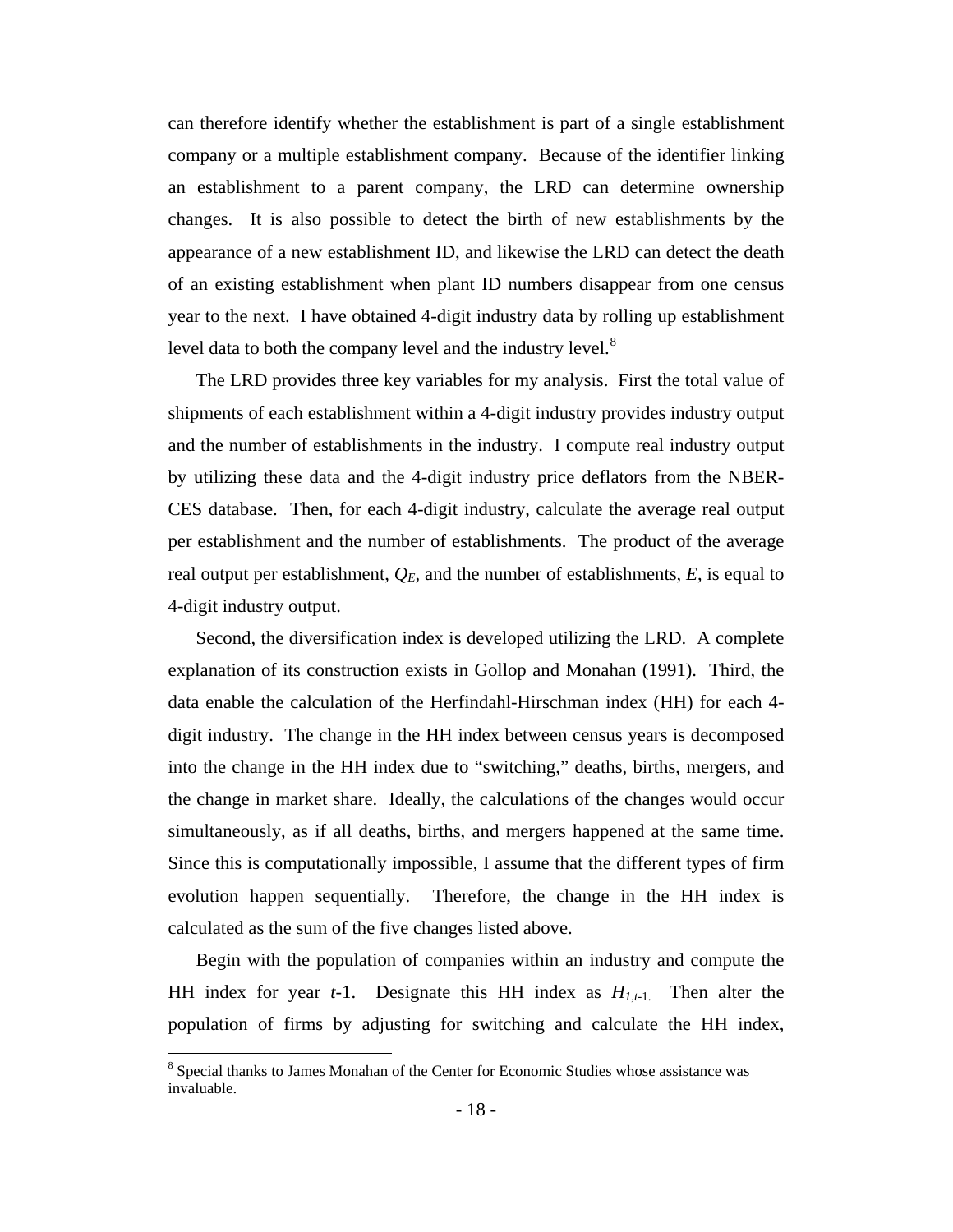designated as  $H_{2,t-1}$ . Next, adjust the population by accounting for all company deaths that occur between census years *t-*1 and *t*. Designate the HH index calculated from this population as  $H_{3,t-1}$ . Again adjust the population, this time by adding to the population those companies that enter the industry between census years  $t-1$  and  $t$ . Designate the HH index calculated from this population as  $H_{4,t-1}$ . Finally, adjust the population of firms by accounting for all the horizontal mergers between census years *t-*1 and *t*. Designate the HH index calculated from this population as  $H_{5,t-1}$ . Then calculate the HH index for the census year *t* population of firms and designate it as  $H_{1,t}$ . Therefore, the change in the log of the HH index is given by

$$
\ln H_{1,t} - \ln H_{1,t-1} = \left(\ln H_{2,t-1} - \ln H_{1,t-1}\right) + \left(\ln H_{3,t-1} - \ln H_{2,t-1}\right) + \left(\ln H_{4,t-1} - \ln H_{3,t-1}\right) + \left(\ln H_{5,t-1} - \ln H_{4,t-1}\right) + \left(\ln H_{1,t} - \ln H_{5,t-1}\right)
$$
(18)

Switching is calculated initially and this makes sense intuitively. I attempt to obtain a more accurate value of the true level of competition within a 4-digit industry as measured by the HH index. I therefore want to remove those companies that enter or exit the industry simply as a result of the changes in the classification of an establishment's output without obvious physical changes. Moreover, the change due to mergers should be calculated after births since new firms may be involved in mergers with existing firms. The choice of calculating first the change due to deaths and then the change due to births is completely arbitrary and yet likely has little impact upon the estimation results.

#### **5. Econometric Model**

I select a functional form for the industry cost function to test the hypothesis that changes in the competitive structure of an industry impact TFP growth. Consider the Cobb-Douglas cost function as an approximation of industry cost

$$
C = \alpha \prod_h p_h^{\beta_h} Q_E^{\beta_{0_E}} E^{\beta_E} T^{\beta_T} D^{\beta_D} H^{\beta_H}, \qquad (19)
$$

where *h* indexes the four input prices. As with the model described in Section 2, take the natural log of each side of equation (19) to obtain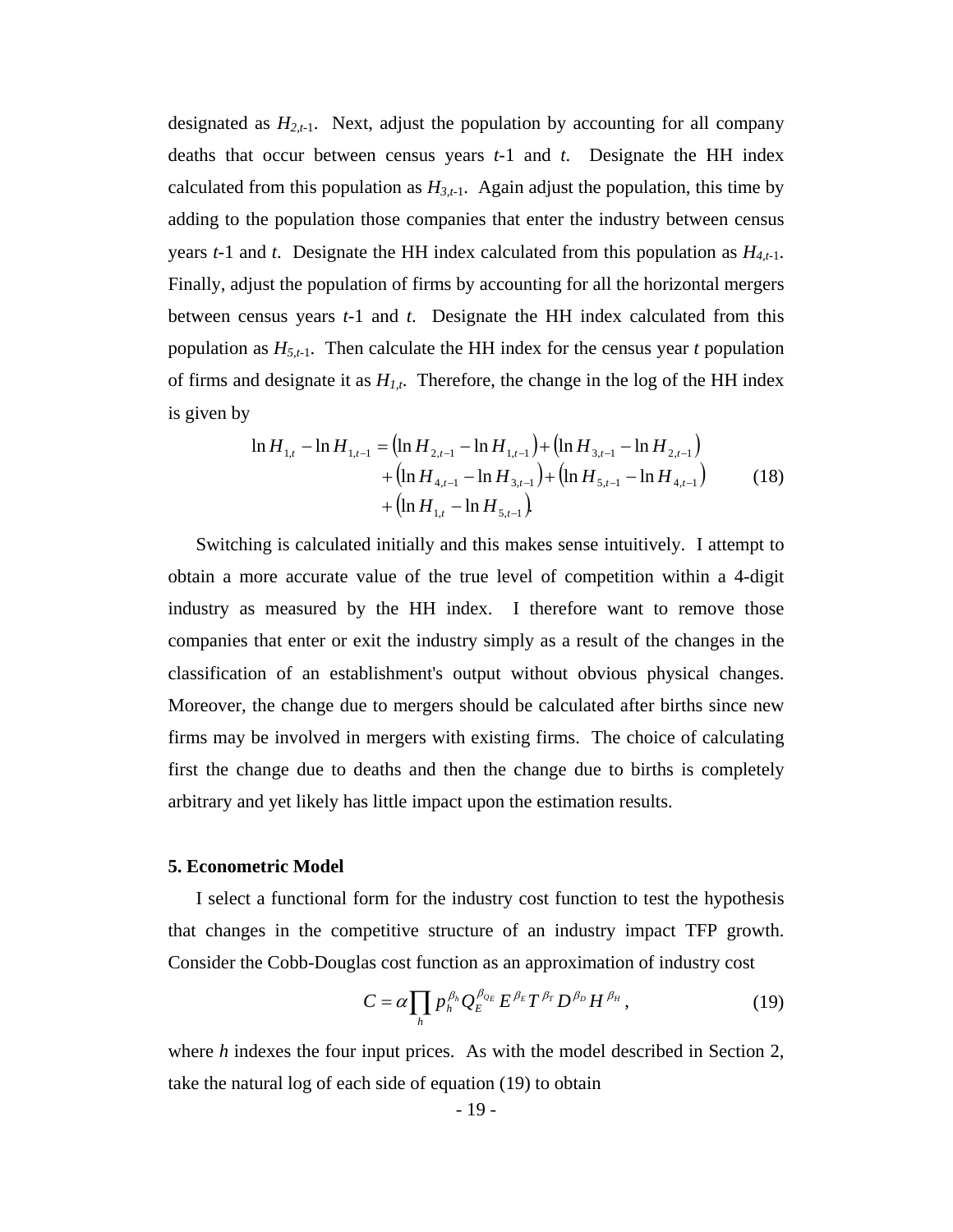$$
\ln C = \alpha + \beta_h \sum_{h} \ln p_h + \beta_{Q_E} \ln Q_E + \beta_E \ln E
$$
  
+  $\beta_T \ln T + \beta_D \ln D + \beta_H \ln H$ . (20)

Differentiate equation (20) with respect to time and rearrange to obtain

$$
\begin{split} T\dot{F}P &= \left(1 - \beta_{\mathcal{Q}_E}\right) \frac{d\ln Q_E}{dt} + \left(1 - \beta_E\right) \frac{d\ln E}{dt} \\ &+ \beta_T - \beta_D \frac{d\ln D}{dt} - \beta_H \frac{d\ln H}{dt}, \end{split} \tag{21}
$$

which is an expression for TFP growth in continuous time derivatives in terms of the parameters from the Cobb-Douglas cost function, equation (19).

 To estimate the coefficients of equation (21), continuous time derivatives need to be converted to discrete differences. The Cobb-Douglas cost function is evaluated at two discrete points in time. To obtain the average TFP growth between two points in time, restate the left-hand side of equation (21) as a discrete change from time *t-*1 to *t*,

$$
\ln TFP_t - \ln TFP_{t-1} = -[\ln C_t - \ln C_{t-1} - \sum_h \overline{\beta}_h (\ln p_{h,t} - \ln p_{h,t-1}) - (\ln Q_{e,t} - \ln Q_{E,t-1}) - (\ln E_t - \ln E_{t-1})].
$$
\n(22)

Since it is possible that the industry input cost elasticities,  $\beta_h$ , change from one census year to another, calculate the average elasticity as

$$
\overline{\beta}_h = \frac{1}{2} \big( \beta_{h,t} + \beta_{h,t-1} \big) \tag{23}
$$

These expressions allow measurement of TFP growth using discrete data. The right-hand side of equation (21) is also converted from continuous to discrete time. TFP change is then given by

$$
\ln TFP_t - \ln TFP_{t-1} = \left(1 - \overline{\beta}_{Q_E}\right)\left(\ln Q_{E_t} - \ln Q_{E_{t-1}}\right) + \left(1 - \overline{\beta}_E\right)\left(\ln E_t - \ln E_{t-1}\right) + \overline{\beta}_T\left(\ln T_t - \ln T_{t-1}\right) - \overline{\beta}_D\left(\ln D_t - \ln D_{t-1}\right) - \overline{\beta}_H\left(\ln H_t - \ln H_{t-1}\right)
$$
(24)

Again, the average industry cost elasticities are as given in equation (23). The resulting final form for the model that can be estimated using discrete data is obtained by combining equations (22) and (24) and substituting the components of the change in the HH index from equation (18) to obtain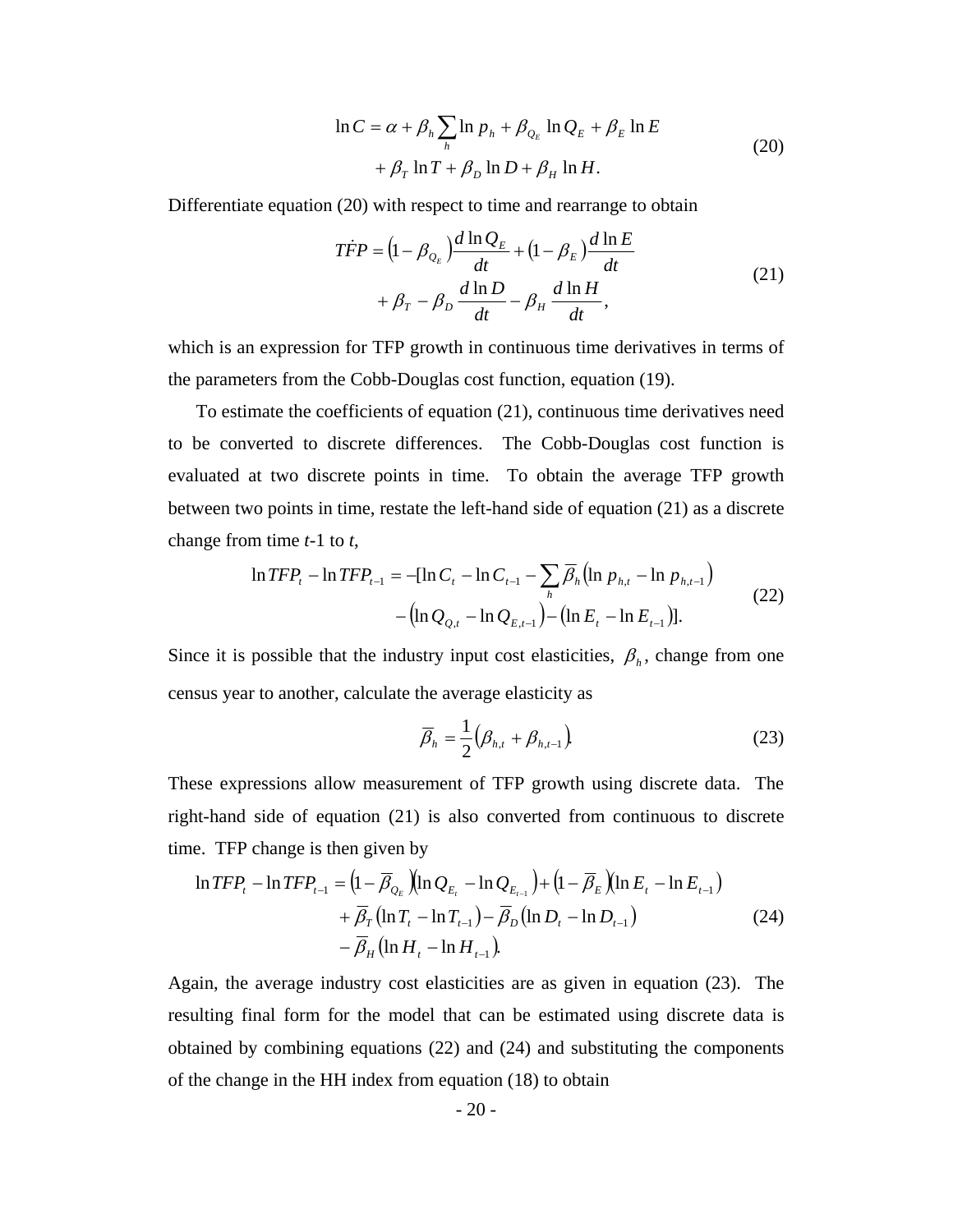$$
\ln TFP_{t} - \ln TFP_{t-1} = (1 - \beta_{Q_{E}})(\ln Q_{E_{t}} - \ln Q_{E_{t-1}}) + (1 - \beta_{E})(\ln E_{t} - \ln E_{t-1})
$$
  
+  $\beta_{T}(\ln T_{t} - \ln T_{t-1}) - \beta_{D}(\ln D_{t} - \ln D_{t-1})$   
-  $\beta_{death}(\ln H_{3,t-1} - \ln H_{2,t-1}) - \beta_{birth}(\ln H_{4,t-1} - \ln H_{3,t-1})$  (25)  
-  $\beta_{merge}(\ln H_{5,t-1} - \ln H_{4,t-1}) - \beta_{mktshare}(\ln H_{1,t} - \ln H_{5,t-1}).$ 

Using equation (25), I estimate the impact of each described category of industry evolution upon TFP growth. For example, if  $\beta_{\text{birth}}$  is positive (negative), then births, which likely reduce the HH index, will increase (decrease) TFP growth. Likewise, if  $\beta_{\text{merger}}$  is positive (negative), then mergers, which will always increase the HH index, will decrease (increase) TFP growth.

 Finally, I append a random error to equation (25) and assume that the error structure possesses the characteristics appropriate to the assumptions for ordinary least squares estimation. Because the data are first-differenced, I also estimate models that account for the possibility of serial correlation.

#### **6. Econometric Results**

 The data set includes observations of approximately four hundred 4-digit industries across six census years. All variables except the diversification index are available for seven census years. I have obtained TFP growth, real output, the number of establishments, the number of companies, the diversification index, and the Herfindahl-Hirschman index for each census year from the sources described above. Since  $T=e^t$ , the change in  $\ln T$  reflects the time between census years. Therefore, the elasticity of cost due to the growth of technology is the average annual technological growth across all industries between census years. I estimate a series of model specifications using fixed effects estimation methods.

 Table 1 presents the estimation results of four variations of equation (25). The two-sided significance levels (p-values) are given below the estimates in parentheses. The fixed effects (within) estimator is used to estimate each specification in Table 1. Model (1) is the basic model specification reflecting estimation of equation (25). Model (2) includes only the change in the HH index due to mergers and drops the changes due to deaths, births, and changes in market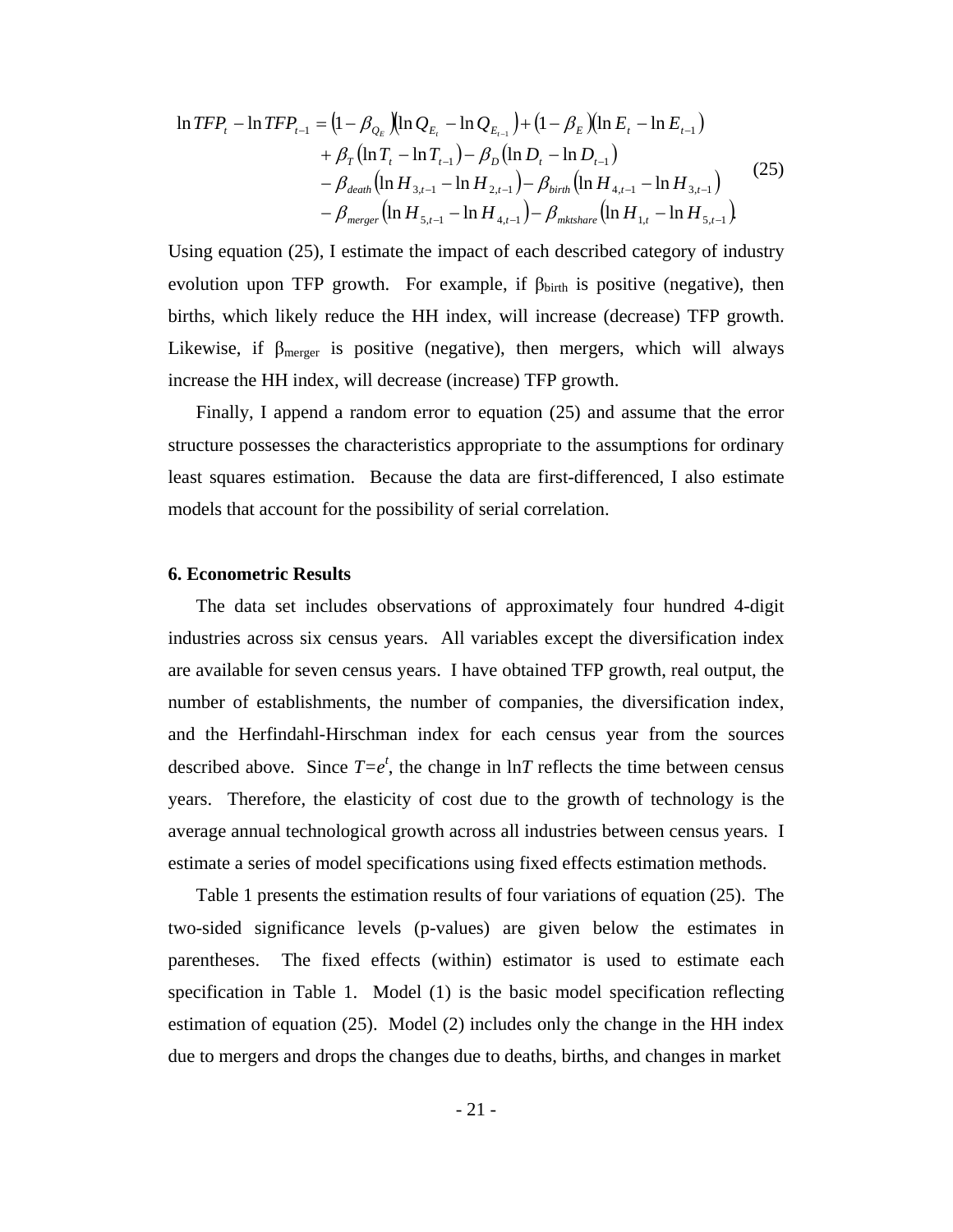| Coefficients                          | (1)       | (2)       | (3)       | (4)       |
|---------------------------------------|-----------|-----------|-----------|-----------|
| Output per Est. $(1-\beta_{QE})$      | 0.0672    | 0.0713    |           | 0.0707    |
|                                       | (0.000)   | (0.000)   |           | (0.000)   |
| Establishments $(1-\beta_E)$          | $-0.0230$ | $-0.0085$ |           | $-0.0146$ |
|                                       | (0.041)   | (0.384)   |           | (0.150)   |
| Industry Output $(1-\beta_Q)$         |           |           | 0.0386    |           |
|                                       |           |           | (0.000)   |           |
| Technology $\beta_T$                  | 0.0001    | 0.0142    | 0.0026    | 0.0177    |
|                                       | (0.991)   | (0.000)   | (0.760)   | (0.000)   |
| Diversification $-\beta_D$            | $-0.0244$ | $-0.0243$ | $-0.0091$ | $-0.0244$ |
|                                       | (0.001)   | (0.001)   | (0.197)   | (0.001)   |
| Deaths $-\beta_{death}$               | $-0.0360$ |           | 0.0559    |           |
|                                       | (0.302)   |           | (0.092)   |           |
| Births $-\beta_{birth}$               | $-0.1260$ |           | $-0.0365$ |           |
|                                       | (0.001)   |           | (0.308)   |           |
| Mergers - $\beta_{merger}$            | 0.1135    | 0.1146    | 0.1163    |           |
|                                       | (0.026)   | (0.025)   | (0.024)   |           |
| Mkt. Share $-\beta_{\text{mktshare}}$ | 0.0409    |           | 0.0441    |           |
|                                       | (0.005)   |           | (0.003)   |           |
| $HH - \beta_{HH}$                     |           |           |           | $-0.0124$ |
|                                       |           |           |           | (0.181)   |
| $R^2$ Overall                         | 0.0720    | 0.0781    | 0.0481    | 0.0768    |
| $F-Test$ $u_i=0$                      | 0.0002    | 0.0011    | 0.0001    | 0.0007    |
| n                                     | 2138      | 2148      | 2138      | 2138      |

**Table 1: Fixed Effects Estimation Results for All Industry Observations** 

share. Model (3) estimates coefficients for a modified equation (25) where 4-digit industry output growth is substituted for average establishment output growth and growth in the number of establishments. Model (4) substitutes the change in the HH index between census years in place of the separate changes in the HH index due to deaths, births, mergers, and changes in market share. In model (1), the estimated coefficient on the change in establishment output is 0.0672 and is significant at a 1% level. Other things equal, a 10% increase in the average output per establishment leads to a 0.62 percentage point increase in TFP growth. We therefore observe economies of scale in production since the elasticity of cost with respect to average establishment output growth is 0.9328. An increase in the average establishment output growth rate of 1% leads to a 0.9328 percentage point increase in cost growth. When estimated at the means (provided in Table 3) and other things equal, economies of scale contributed 0.68 percentage points to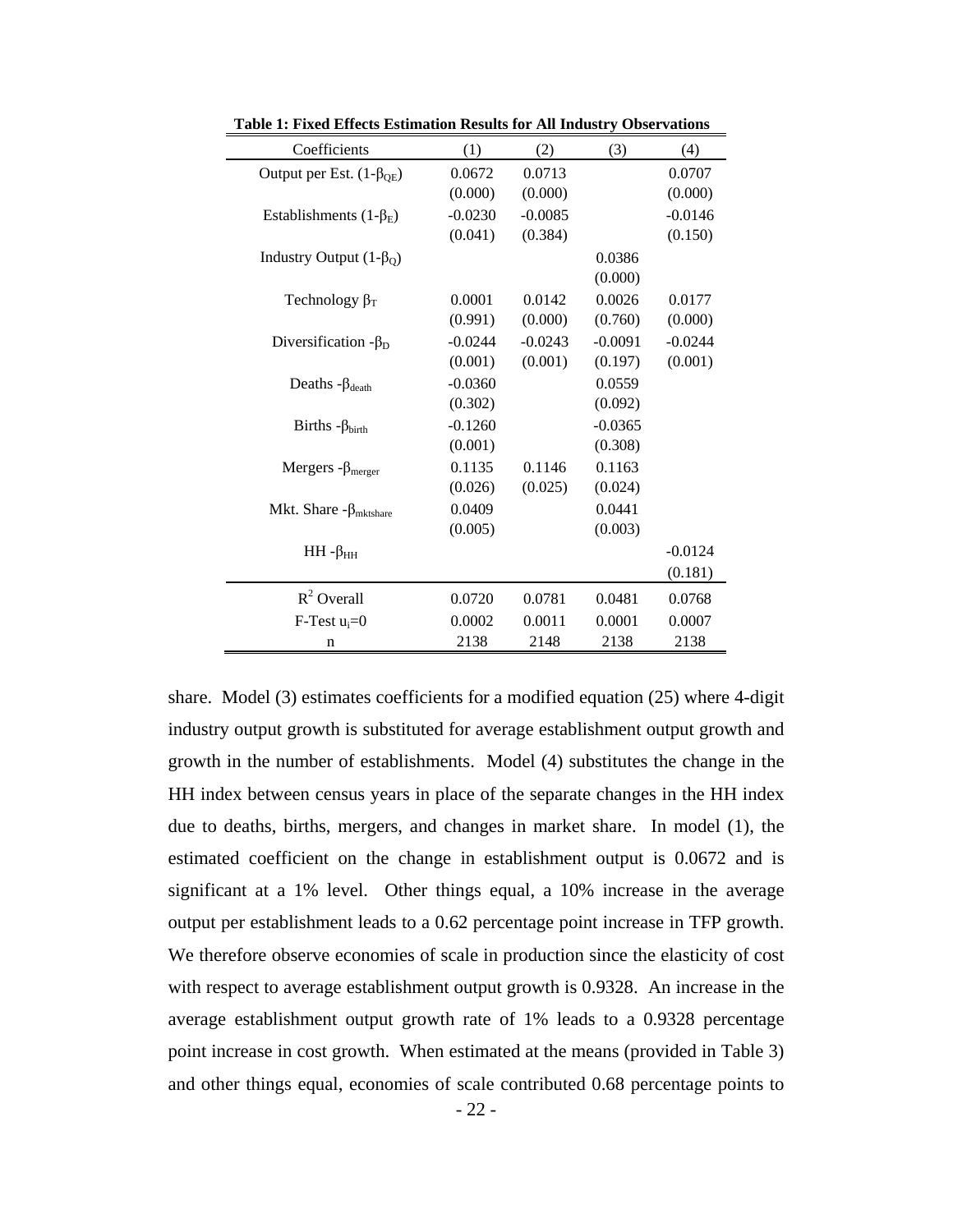TFP growth between census years (calculated as the product of the estimated coefficient, 0.0672, and the average growth rate in average establishment output, 0.1005).

 The estimated coefficient of the growth in number of establishments is -0.0230, significant at a 1% level. We therefore observe diseconomies of multiple plant operations. The estimated elasticity of cost with respect to diversification growth is -0.0244 and is significant at a 1% level. Therefore, a reduction in diversification of 10% leads to a 0.24 percentage point increase in TFP growth. When estimated at the means, the reduction in average establishment diversification contributed 0.20 percentage points of TFP growth between census years (calculated as the product of the estimated coefficient, -0.0244, and the average growth rate of diversification, -0.0838).

 The coefficients of particular interest are those elasticities of cost with respect to deaths of existing companies, births of new companies, mergers among existing companies, and changes in market share of existing companies. The estimated coefficient on the change in the HH index due to deaths is not significantly different from zero. The estimated coefficient on the change in TFP growth due to the change in the HH index due to births is -0.1260 and is significant at a 1% level. Note that a change in the HH index due to births is negative such that as new firms enter, the HH index decreases in magnitude. Estimated at the means, the births of new firms contributed 2.14 percentage points of TFP growth between census years (calculated as the product of the estimated coefficient, -0.1260, and the average change in the HH index due to births, -0.1701). The estimated coefficient on the change in the HH index due to mergers is 0.1135 and is significant at better than a 5% level. Estimated at the means and other things equal, mergers contributed 0.36 percentage points to TFP growth between census years (calculated as the product of the estimated coefficient, 0.1135, and the average change in the HH index due to mergers between census years, 0.0320). The overall  $R^2$  for the fixed effects model is 0.0720. An F-test of the hypothesis that the industry specific effects,  $u_i$ , are jointly zero can be rejected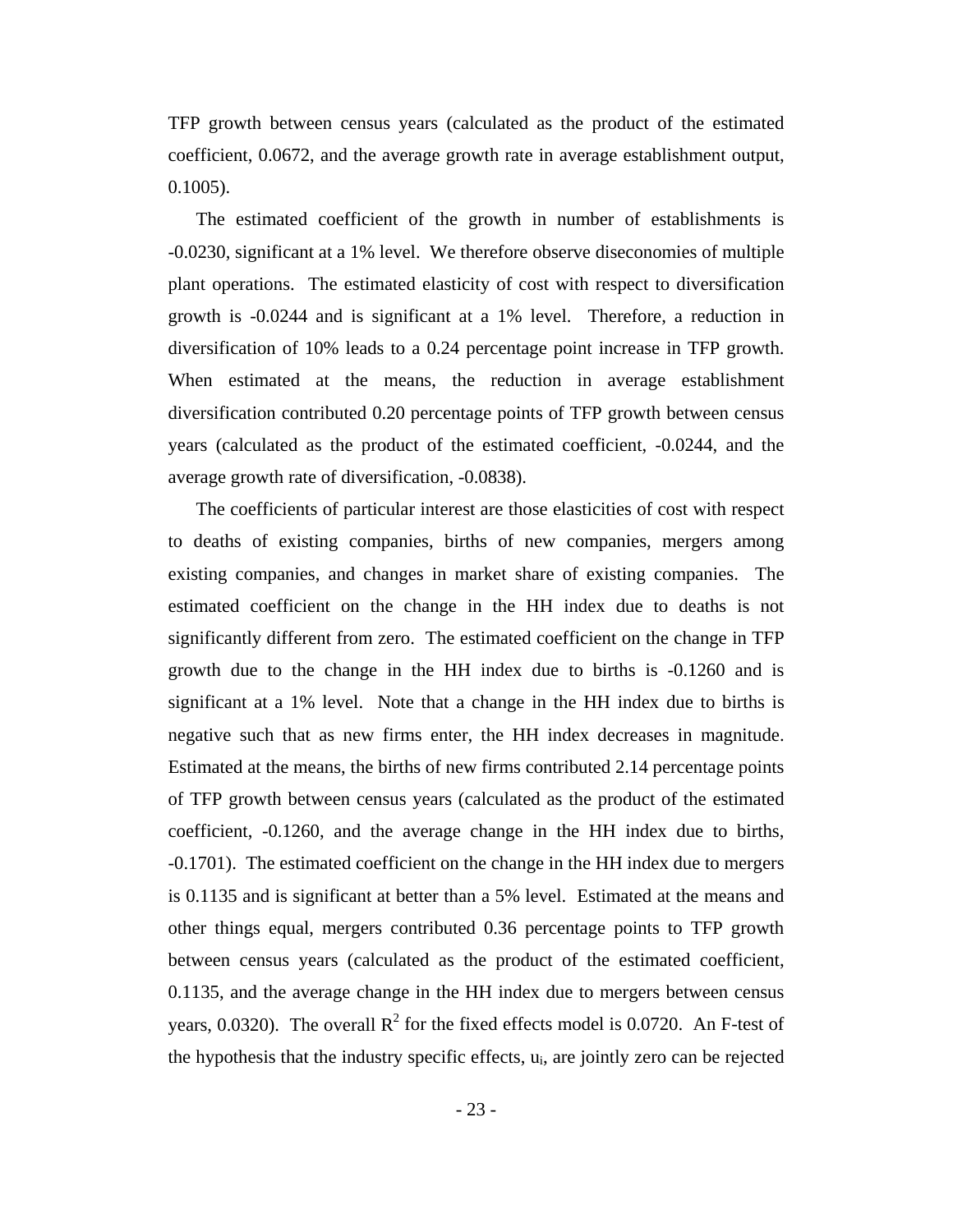at a 1% confidence level. The hypothesis is rejected at a 1% level for each model (1) through (4).

 Model (2) does not include the changes in the HH index due to deaths, births, and changes in market share. The estimated coefficients on changes in output per establishment, changes in the number of establishments, changes in diversification, and mergers are nearly identical to those estimates from model (1). Likewise, the effect of technological growth becomes positive and significant. Finally, the overall  $R^2$  for the model is 0.0781. In comparing models (1) and (2) it appears that the effect of technological growth may be largely due to the entry of new firms with the newest technology and management methods. When the births variable is excluded, technological growth is significant and positive, but when births are included in the model, technological growth is negative and significant.

 Model (3) substitutes industry output growth for growth of average establishment output and growth of the number of establishments. The estimated coefficient for TFP growth due to growth in industry output is 0.0386 and is significant at a 1% level. The impact of deaths on TFP growth was positive and significant at a 10% level. The impact of births on TFP growth was insignificantly different from zero. The estimated coefficient on mergers is 0.1163 and is nearly identical to the estimates from models (1) and (2). The overall  $R^2$  is only 0.0481.

 Model (4) substitutes the change in the HH index between census years for the changes in the HH index due to deaths, births, mergers, and changes in market share. The estimated coefficient for TFP growth due to the change in the HH index is not significantly different from zero. Except for the estimated coefficient for technology, which is positive and significant at a 1% level, the other estimated coefficients are similar to those in model (1).

I then estimate the fixed effects model with an AR(1) error term for model (1). Therefore, rather than assuming that the error term  $e_{it}$  is independently and identically distributed, assume that  $e_{it} = \rho e_{it-1} + u_{it}$ , where  $u_{it}$  is iid normal with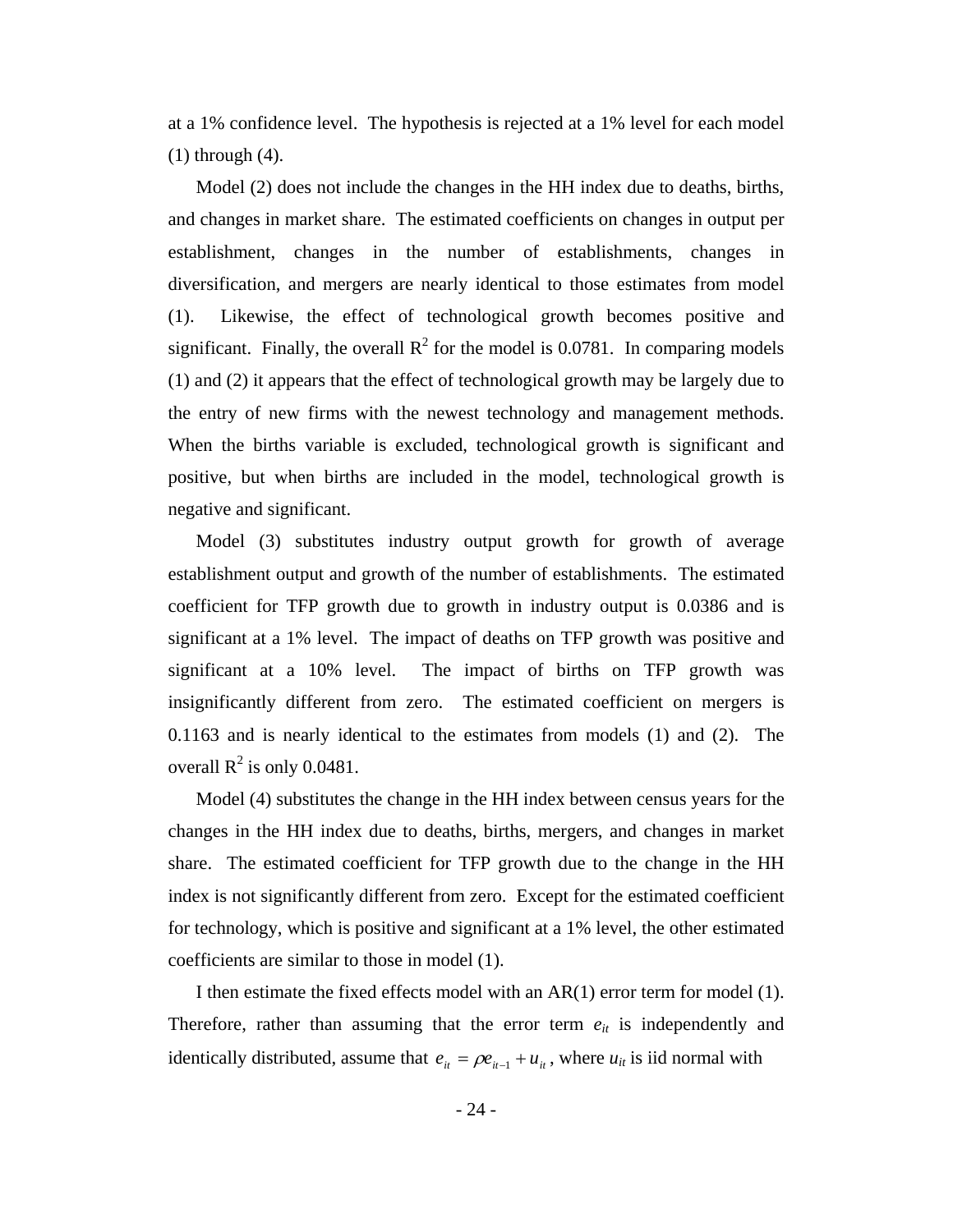|                                    | (5)       | (6)       | (7)       | (8)       | (9)       | (10)      |
|------------------------------------|-----------|-----------|-----------|-----------|-----------|-----------|
| Coefficients                       | Conc.     | Unconc.   | Dur.      | Nondur.   | High Tech | Low Tech  |
| Output per Est. $(1-\beta_{OE})$   | 0.0281    | 0.1442    | 0.0438    | 0.1180    | $-0.0230$ | 0.1593    |
|                                    | (0.237)   | (0.000)   | (0.000)   | (0.000)   | (0.194)   | (0.000)   |
| Establishments $(1-\beta_E)$       | $-0.0403$ | 0.0660    | $-0.0603$ | 0.0338    | $-0.1205$ | 0.0829    |
|                                    | (0.203)   | (0.000)   | (0.000)   | (0.020)   | (0.000)   | (0.000)   |
| Technology $\beta_T$               | 0.0203    | $-0.0173$ | $-0.0008$ | 0.0088    | 0.0601    | $-0.0124$ |
|                                    | (0.313)   | (0.027)   | (0.947)   | (0.428)   | (0.000)   | (0.131)   |
| Diversification $-\beta_D$         | 0.0004    | $-0.0375$ | $-0.0343$ | $-0.0215$ | $-0.0122$ | $-0.0230$ |
|                                    | (0.980)   | (0.000)   | (0.004)   | (0.009)   | (0.480)   | (0.001)   |
| Deaths $-\beta_{death}$            | 0.1140    | 0.0774    | $-0.0859$ | 0.0045    | $-0.2663$ | 0.0516    |
|                                    | (0.323)   | (0.016)   | (0.096)   | (0.919)   | (0.002)   | (0.100)   |
| Births $-\beta_{birth}$            | 0.0484    | $-0.0299$ | $-0.2068$ | 0.0353    | $-0.1802$ | $-0.0074$ |
|                                    | (0.714)   | (0.354)   | (0.000)   | (0.512)   | (0.023)   | (0.842)   |
| Mergers - $\beta_{merger}$         | 0.3797    | 0.0871    | 0.0539    | 0.1686    | 0.1932    | 0.1013    |
|                                    | (0.070)   | (0.048)   | (0.510)   | (0.003)   | (0.234)   | (0.015)   |
| Mkt. Share $-\beta_{\rm mktshare}$ | $-0.0392$ | 0.0218    | 0.0476    | 0.0250    | 0.0436    | 0.0155    |
|                                    | (0.420)   | (0.075)   | (0.013)   | (0.260)   | (0.217)   | (0.243)   |
| $R^2$ Overall                      | 0.0099    | 0.1168    | 0.0417    | 0.1559    | 0.0104    | 0.2223    |
| $F-Test$ $u_i=0$                   | 0.9995    | 0.0000    | 0.0000    | 0.3869    | 0.0000    | 0.0257    |
| n                                  | 468       | 1670      | 1226      | 912       | 588       | 1550      |

**Table 2: Fixed Effects Estimation Results for Selected Industry Observations** 

mean zero. After estimating model (1) using fixed effects and the AR(1) error structure, the modified Durbin-Watson statistic, defined by Bhargava, Franzini, and Narendranathan (1982), is determined to be 2.29. The null hypothesis that  $\rho = 0$  cannot be rejected and serial correlation is no longer considered in this paper.

 I next investigate various data subsets to determine whether the estimated relationships differ among different types of industries. Model (5) estimates coefficients for equation (25) using only concentrated industry observations. A 4 digit industry is considered concentrated if the HH index is greater than or equal to 1000. Likewise, those industries with HH indexes below 1000 are considered unconcentrated. Model (6) estimates coefficients for the basic model using only unconcentrated industries. Model (7) estimates the model using only durable good industry observations and model (8) is estimated with only nondurable goods industry observations. I utilize the Bureau of Economic Analysis definition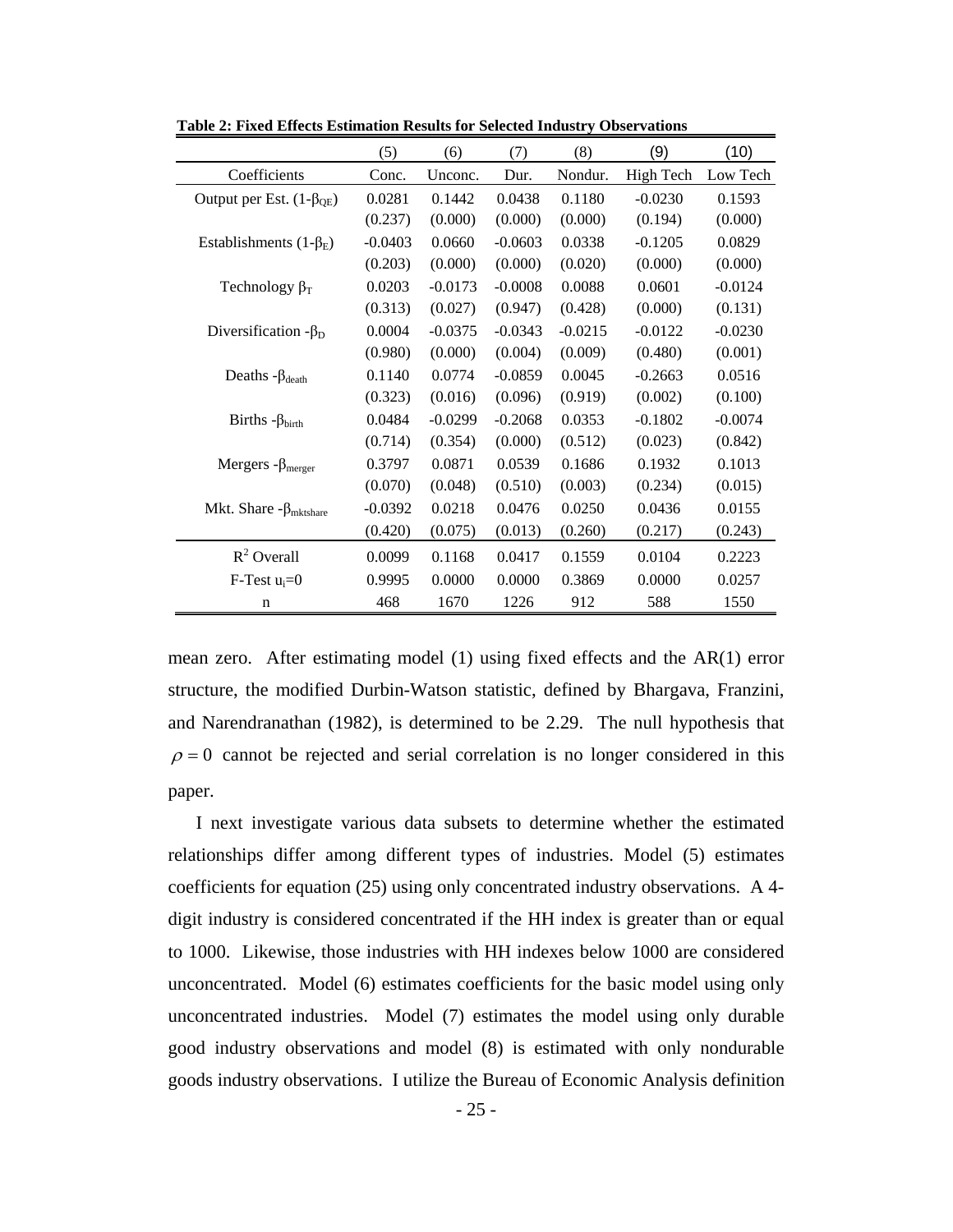of durable and nondurable goods industries. Durable good 2-digit industries include SICs 24, 25, and 32 through 39. Similarly, nondurable goods industries include SICs 20 through 23 and 26 through 31. Finally, I consider high technology and low technology industries separately. Hadlock et. al (1991) classify 3-digit industries as high tech if their proportion of R&D employment is greater than or equal to the average proportion for all 3-digit industries (see appendix).

 Table 2 presents the results from these industry specific regressions. Model (5) is estimated using only the 468 concentrated industry observations. The estimated coefficient for the change in the HH index due to mergers is 0.3797 and is significant at a 7% level. Estimated at the means, and other things equal, mergers accounted for 0.62 percentage points of TFP growth in concentrated industries between census years (calculated as the product of the estimated coefficient and the average change in the HH index due to mergers, 0.0162). The overall  $R^2$  for this model is equal to 0.0099.

 Model (6) is estimated with only unconcentrated industry observations. Economies of scale are observed in these industries with an estimated coefficient on growth of output per establishment of 0.1442. The coefficient on establishment growth is 0.0660 and is significant at a 1% level. Surprisingly, technological growth is -0.0173 and significant at a 5% level. The estimated coefficient on deaths is 0.0774 and is also significant at better than a 5% level while the estimated coefficient on births is not significantly different from zero. The estimated coefficient for TFP growth due to the change in the HH index due to mergers is 0.0871 and is significant at a 5% level. Estimated at the means, and other things equal, mergers added 0.32 percentage points to TFP growth between census years (calculated as the product of the estimated coefficient and the average change in the HH index due to mergers in unconcentrated industries, 0.0364). The  $R^2$  for this model is 0.1168.

 Model (7) is estimated using only durable goods industry observations. Economies of scale are observed in the coefficient estimate of 0.0438 for growth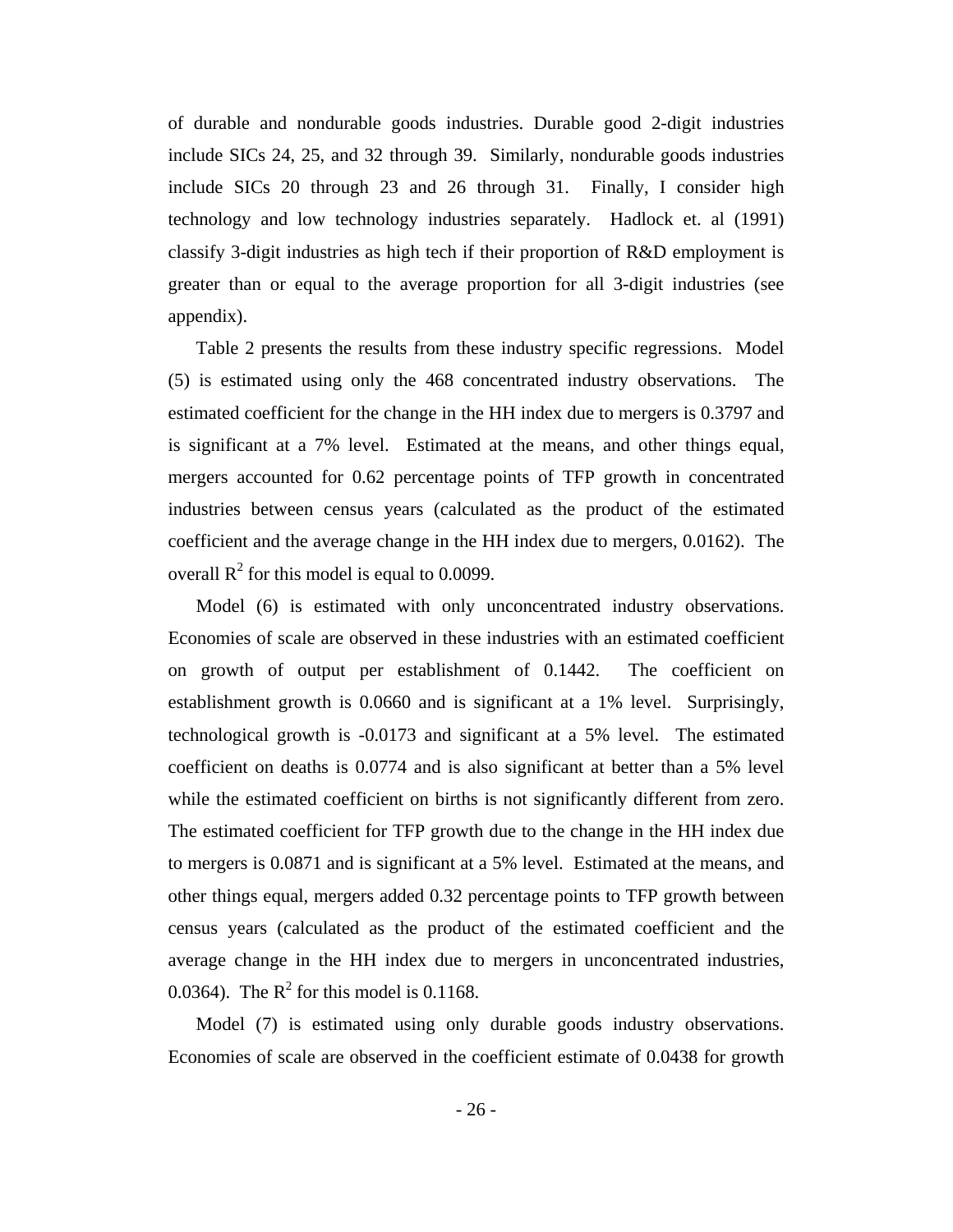in average establishment output. The elasticity of cost with respect to diversification is -0.0343 and is significant at a 1% level. The estimated coefficient on the change in the HH index due to births is -0.2068 and is significant at a 1% level. Estimated at the means, and other things being equal, births accounted for 3.73 percentage points of TFP growth (calculated as the product of the estimated coefficient and the average change in the HH index due to births, -0.1805). The estimated coefficient on mergers is not significantly different from zero. Finally, the overall  $R^2$  for this model estimation is 0.0417.

 Compare the results of model (7) with those of model (8) which is estimated with nondurable goods industry observations. Economies of scale become larger with an estimated coefficient of 0.1180. Estimated at the means, other things being equal, economies of scale accounted for 1.78 percentage points of TFP growth (calculated as the product of the estimated coefficient and the average growth of output per establishment, 0.1507). The estimated coefficient on establishment growth is significant in both models (7) and (8), but is negative for durable goods industries and positive for nondurable goods industries. Also the estimated coefficient on births is not significantly different from zero in nondurable goods industries, compared to the strong positive effect of births on TFP growth in durable goods industries. Another difference between models (7) and (8) is the estimated effect of mergers on TFP growth. The estimated coefficient on mergers in nondurable industries is 0.1686 and is significant at a 1% level. Other things equal and estimated at the means, mergers accounted for 0.61 percentage points of TFP growth (calculated as the product of the estimated coefficient and the average change in the HH index due to mergers, 0.0359). Finally, the  $R^2$  for model (8) is 0.1559 and the F-test that  $u_i$  are jointly zero can not be rejected as it could be in model (7).

 Model (9) is estimated using only high tech industry observations and model (10) is estimated with low tech (non-high tech) industries. The estimated coefficient for growth of output per establishment is not significantly different from zero in high tech industries. The same estimated coefficient for low tech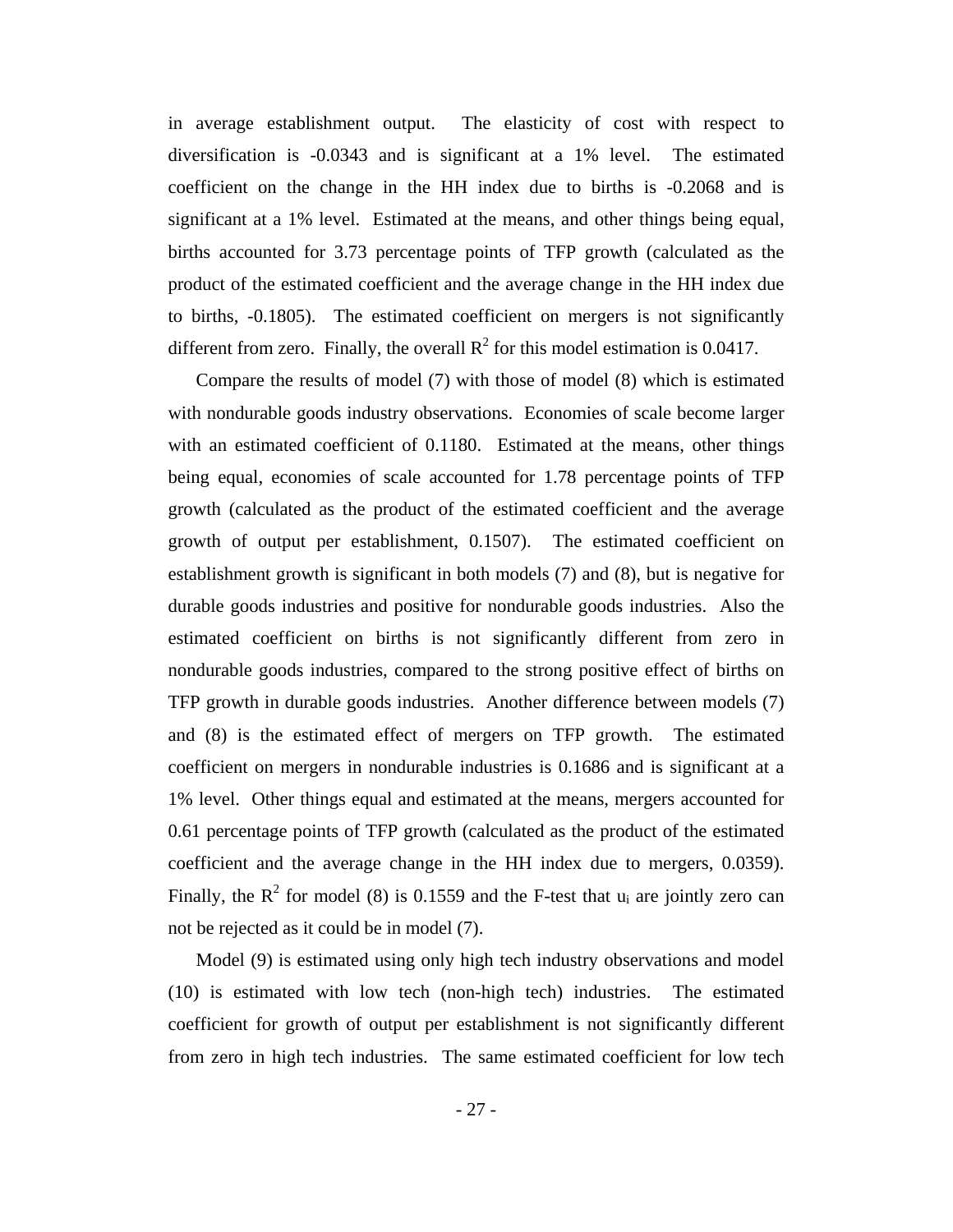firms is 0.1593 and is significant at a 1% level. Economies of scale in low tech industries accounted for 1.57 percentage points of TFP growth (calculated as the product of the estimated coefficient and the average change in output per establishment, 0.0983).

 Comparing models (9) and (10), note the difference between coefficients on growth in number of establishments, -0.1205 in the former and 0.0829 in the latter. The average growth in the number of establishments was 0.0850 in high tech industries and 0.0057 in low tech industries. Therefore, the growth in establishments accounted for -1.02 percentage points of TFP growth in high tech industries and 0.05 percentage points of TFP growth in low tech industries. The estimated coefficient describing technological growth is 0.0601 in high tech industries and is insignificantly different from zero in low tech industries. The estimated coefficient of technological growth is -0.0124 in low tech industries but is only significant at a 13.1% level. The estimated coefficient on diversification is not significantly different from zero in high tech industries and is -0.0230 in low tech industries. Estimated at the means, reductions in diversification accounted for 0.17 percentage points of TFP growth in low tech industries (calculated as the product of the estimated coefficient and the average change in diversification in low tech industries, -0.0746).

 The estimated coefficient on births is -0.1802 in high tech industries and is significant at better than a 5% level. When estimated at the means, births of new firms added 2.74 percentage points to TFP growth (calculated as the product of the estimated coefficient and the average change in the HH index due to births, -0.1523). The estimated coefficient on births in low tech industries is not significantly different from zero.

 Finally, the estimated coefficient on mergers is not significantly different from zero in high tech industries, but is equal to 0.1013 and is significant at a 5% level in low tech industries. When estimated at the means, other things equal, mergers accounted for 0.36 percentage points of TFP growth in low tech industries (calculated as the product of the estimated coefficient and the average change in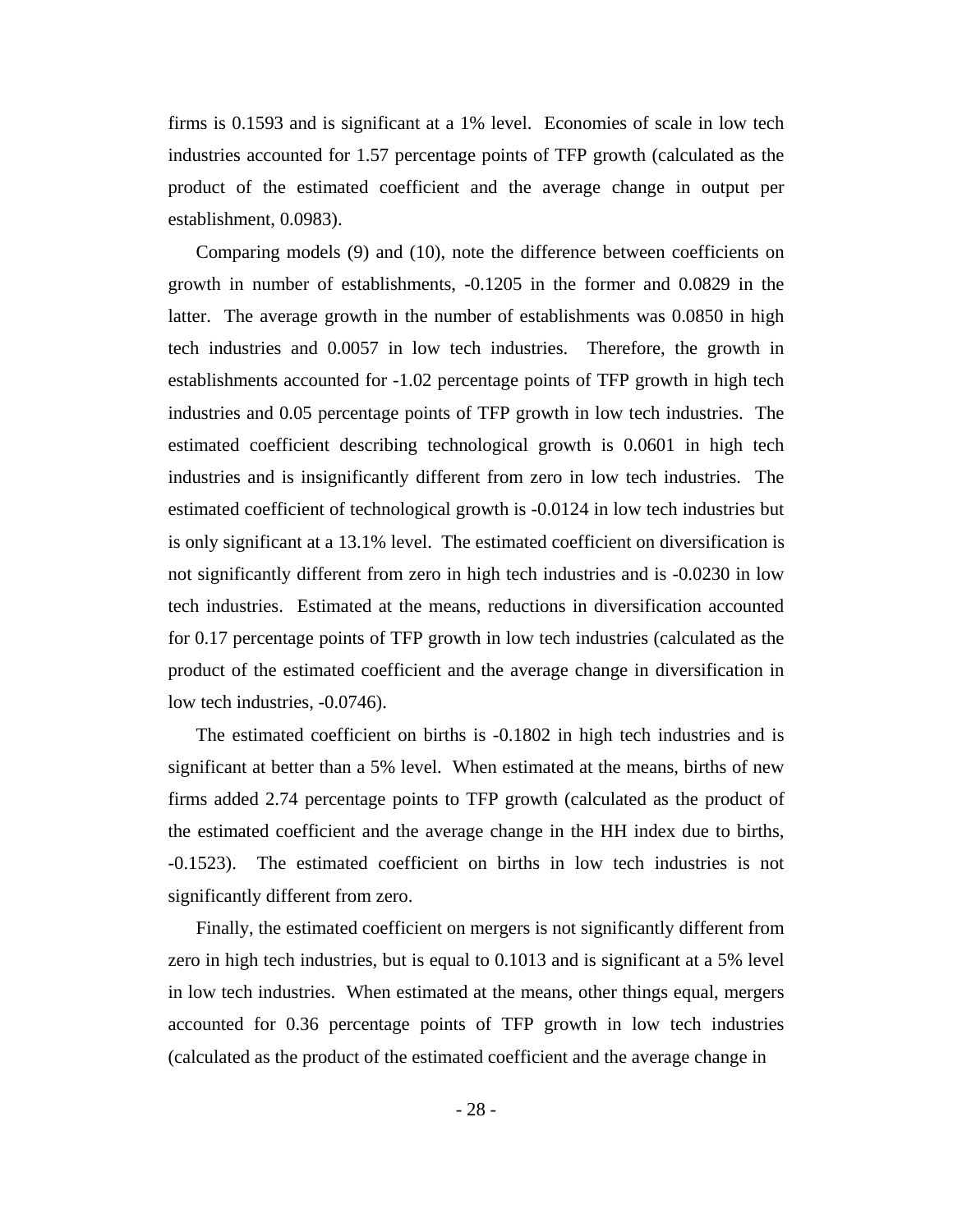|                       | All       | Conc.     | Unconc.   | Dur.      | Nondur.   |           | High Tech Low Tech |
|-----------------------|-----------|-----------|-----------|-----------|-----------|-----------|--------------------|
| <b>TFP Growth</b>     | 0.0264    | 0.0301    | 0.0253    | 0.0249    | 0.0283    | 0.0449    | 0.0193             |
| Output per Est.       | 0.1005    | 0.0501    | 0.1146    | 0.0632    | 0.1507    | 0.1063    | 0.0983             |
| <b>Establishments</b> | 0.0275    | 0.1049    | 0.0059    | 0.0632    | $-0.0204$ | 0.0850    | 0.0057             |
| Diversification       | $-0.0838$ | $-0.1231$ | $-0.0727$ | $-0.1008$ | $-0.0608$ | $-0.1081$ | $-0.0746$          |
| Deaths                | 0.1656    | 0.0842    | 0.1884    | 0.1622    | 0.1701    | 0.1279    | 0.1799             |
| <b>Births</b>         | $-0.1701$ | $-0.1000$ | $-0.1897$ | $-0.1805$ | $-0.1561$ | $-0.1523$ | $-0.1768$          |
| Mergers               | 0.0320    | 0.0162    | 0.0364    | 0.0291    | 0.0359    | 0.0238    | 0.0351             |
| <b>AMkt Share</b>     | $-0.0245$ | $-0.0455$ | $-0.0186$ | $-0.0350$ | $-0.0103$ | $-0.0416$ | $-0.0180$          |
| n                     | 2138      | 468       | 1670      | 1226      | 912       | 588       | 1550               |

**Table 3: Variable Means for Varying Industry Samples** 

the HH index due to mergers in low tech industries, 0.0351). The overall  $\mathbb{R}^2$  for high tech industries is 0.0104 and is 0.2223 in low tech industries.

 Table 3 presents the means for each variable. When the models are estimated at the means, one is able to determine which variables contribute most to TFP growth. TFP growth has averaged 2.64% in manufacturing industries between census years. In model (1) observe that for all industries, births contribute most to TFP growth, followed by economies of scale and then mergers. Births may increase TFP growth through three separate processes. First, the new firms may enter by building new establishments with cutting edge technology. Second the new firms may take over existing establishments and manage the establishment more successfully than the previous management. Third, the entry of new firms may increase the degree of competition in the industry, thereby reducing xinefficiency. Mergers likely increase TFP growth by creating cost cutting opportunities for the firms involved.

 The estimated models for concentrated industries, durable goods industries, and high tech industries are relatively poorly estimated so they are not considered here. In unconcentrated industries, technological growth had a strongly negative impact on TFP growth. Economies of scale and deaths were the largest contributors to TFP growth followed by births and mergers. In nondurable goods industries, economies of scale were the largest contributor to TFP growth, followed by technological growth and mergers.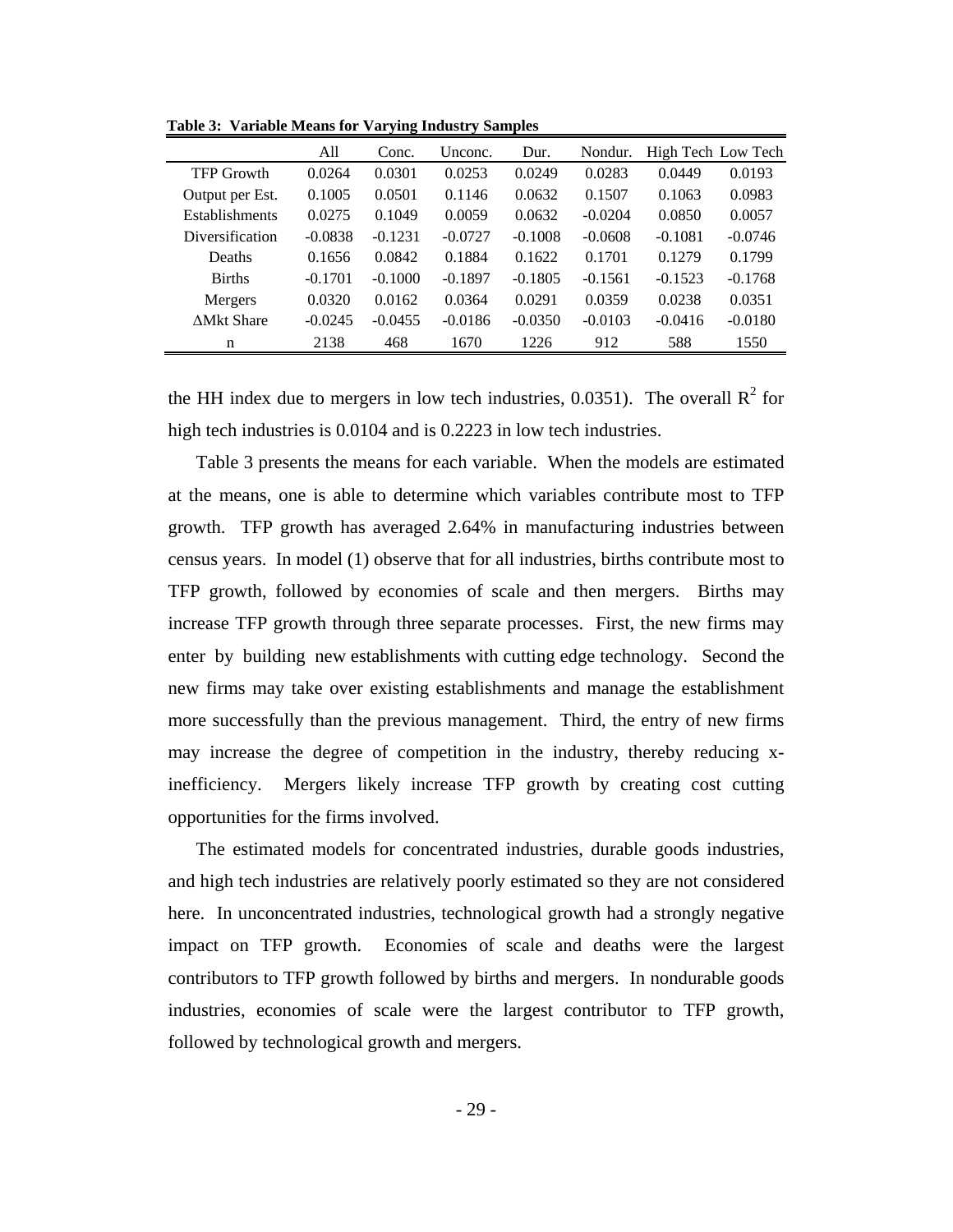The model estimated with low tech industry observations displays the highest  $R<sup>2</sup>$  among the regressions presented, equal to 0.2223. Economies of scale were the prime contributor to TFP growth, followed by deaths and mergers.

 An appendix to this paper includes additional regressions not discussed in the paper. These regressions include feasible generalized least squares regressions where autocorrelation within panels is allowed.

#### **7. Conclusion**

 This paper attempts to explain some portion of total factor productivity growth through changes in the competitive structure of a 4-digit industry. Estimations of different specifications lead to a number of conclusions. First, in the initial model, the changes in the Herfindahl-Hirschman index due to births, mergers, and changes in market share had a statistically significant impact on total factor productivity growth. Second, the effect of mergers on TFP growth varied across different industry samples. The impact of mergers was greatest in concentrated industries, nondurable goods industries, and low tech industries. When the model is estimated using only observations from concentrated industries, the importance of mergers increased. Conversely, when the model specification is estimated using observations from only unconcentrated industries, the coefficient on mergers is positive, smaller than for concentrated industries and significant at a 5% level, compared to an 8.2% level in concentrated industries. Therefore, the argument that mergers lead to greater productivity growth appears to be most valid in those industries in which the Department of Justice is especially vigilant in regulating mergers. Third, a reduction in the HH index due to the births of new companies within an industry also led to an increase in TFP growth. Again, this is especially true in durable goods industries and high tech industries.

 Using the Herfindahl-Hirschman index as a measure of competition within an industry is imperfect, but it is arguably a more complete measure than others, such as the number of competitors or a four-firm concentration ratio. The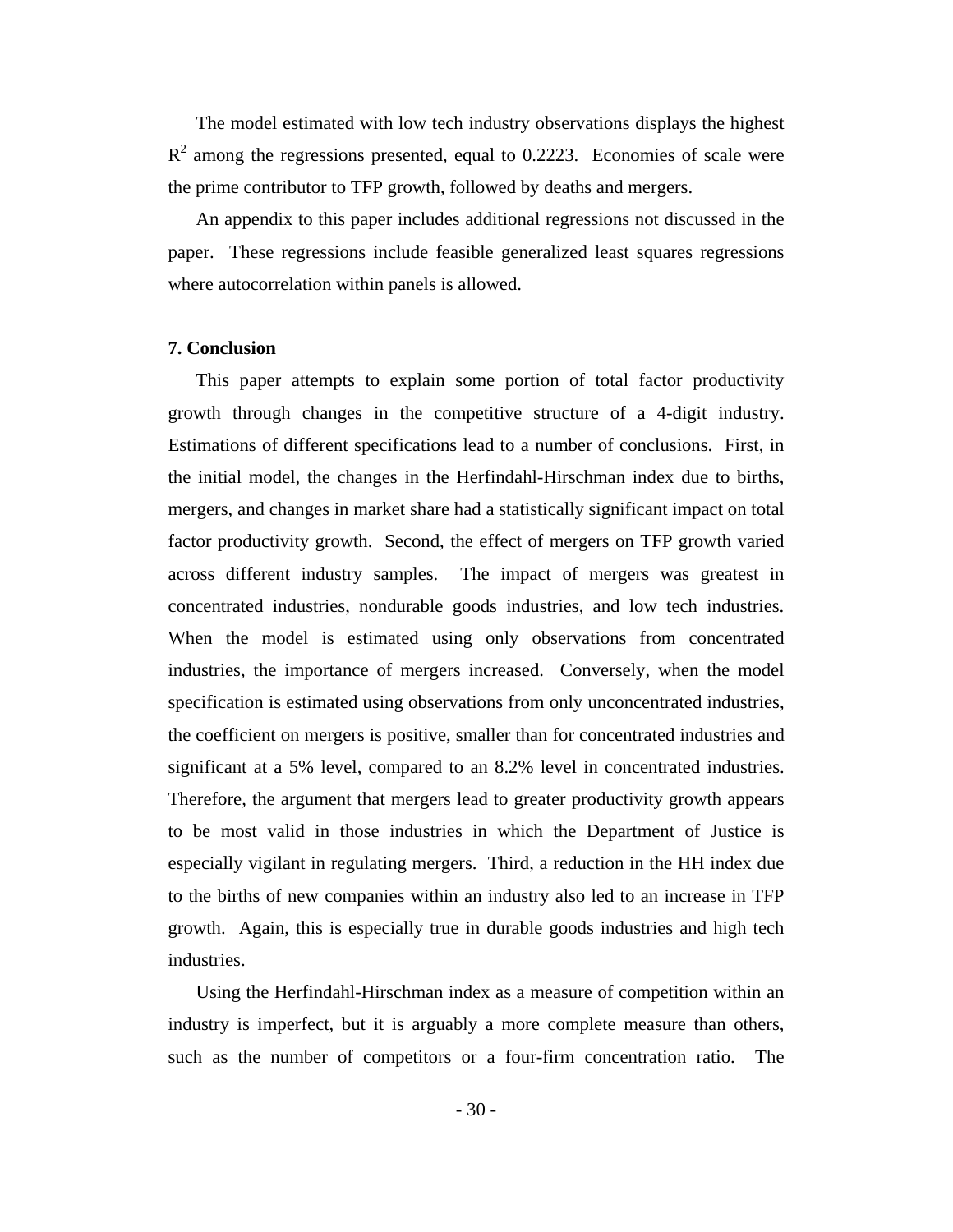importance that I assign to the HH index as a measure of competition is supported by the U.S. Department of Justice Merger Guidelines' dependence upon the index as a key component in determining whether a merger will reduce competition enough to adversely impact consumers. The results of the model estimation suggest a number of potential conclusions. Mergers increased TFP growth by a substantial amount, supporting claims by merger participants that mergers allow exploitation of economies in production. The births of new companies within an industry increased competition and likely introduced the newest technology to the industry. This supports the x-inefficiency arguments advanced in Nickell (1996) and Stennek (2000). In this instance, increased competition, measured as a decrease in the HH index, led to faster TFP growth. A reduction in the competitive forces within an industry may reduce cost cutting initiatives and increase x-inefficiency, but efficiency gains from mergers often appear to offset the reduction in competition.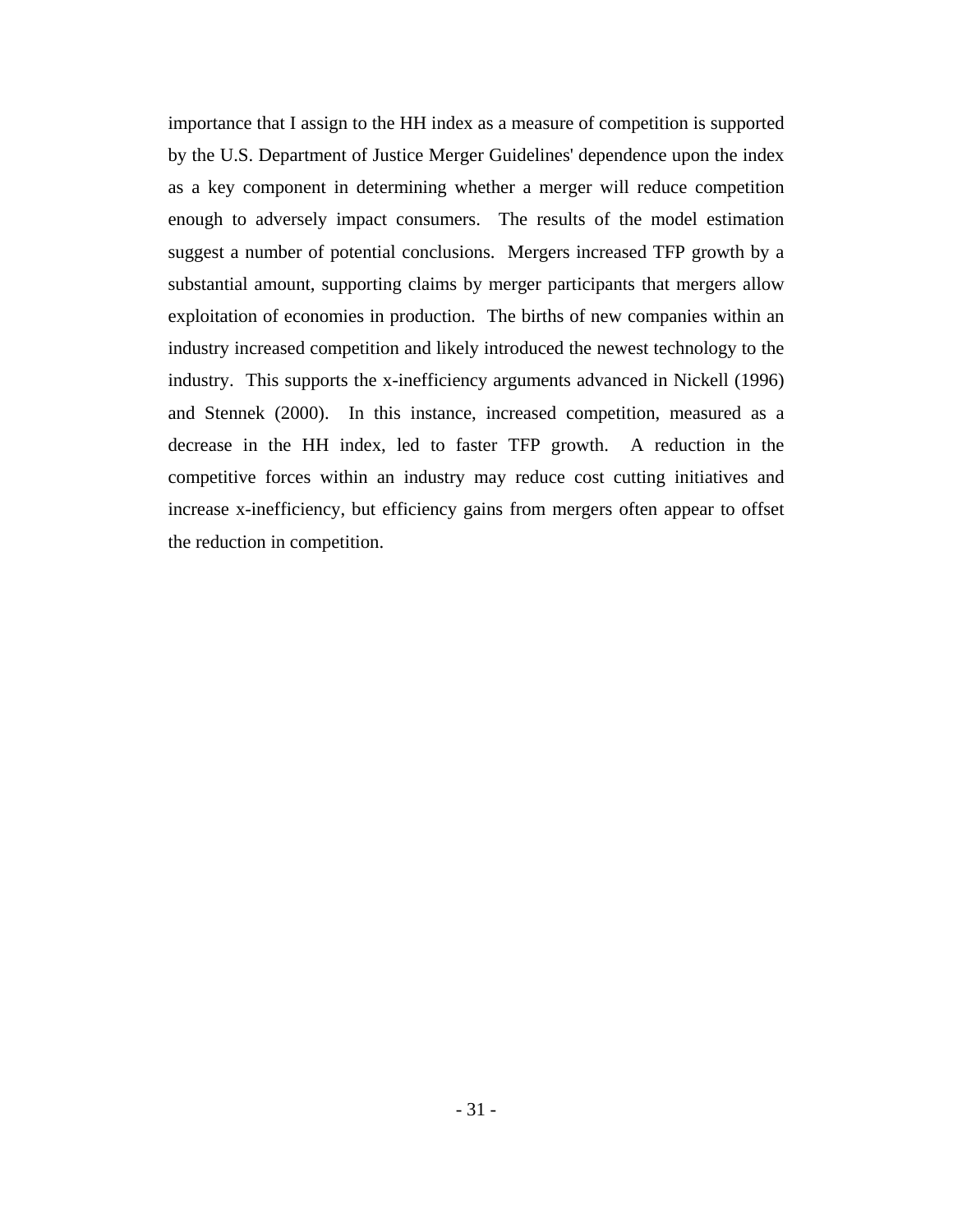#### Bibliography

- Baily, Martin Neil, Charles Hulten and David Campbell "Productivity Dynamics in Manufacturing Plants," *Brookings Papers on Economic Activity: Microeconomics*, Vol. 1992. (1992), pp. 187-249.
- Baldwin, John R. and Paul K. Gorecki "Firm entry and exit in the Canadian manufacturing Sector, 1970-1982," *Canadian Journal of Economics*, Vol. 24, No. 2. (May, 1991), pp. 300-323.
- Bartelsman, Eric J. and Wayne Gray "The NBER Manufacturing Productivity Database,'' NBER Technical Working Paper 205 (Oct., 1996).
- Bhargava, A., L. Franzini, and W. Narendranathan "Serial Correlation and the Fixed Effects Model," The Review of Economic Studies, Vol. 49, No. 4 (Oct., 1982), 533-549.
- Gollop, Frank M. "The Pin Factory Revisited: Product Diversification and Productivity Growth," *Review of Industrial Organization*, Vol. 12, No. 3. (Jun., 1997), pp. 317-334.
- Gollop, Frank M. and James L. Monahan "A Generalized Index of Diversification: Trends in U.S. Manufacturing," *The Review of Economics and Statistics*, Vol. 73, No. 2. (May, 1991), pp. 318-330.
- Hadlock, Paul, Daniel Hecker, and Joseph Gannon, "High Technology Employment: Another View," *Monthly Labor Review*, Vol. 114, No. 7 (Jul., 1991), pp. 26-30.
- Healy, Paul M., Krishna G. Palepu, and Richard S. Rubak, "Does Corporate Performance Improve After Mergers?" *Journal of Financial Economics*, Vol. 31, No. 2. (Apr., 1992), pp. 135-175.
- Johnson, Peter and Simon Parker "The Interrelationships Between Births and Deaths," *Small Business Economics*, Vol. 6, No. 4. (Aug., 1994), pp. 283-290.
- Jorgenson, Dale W., Frank M. Gollop and Barbara M. Fraumeni *Productivity and U.S. Economic Growth*, Cambridge: Harvard University Press, 1987.
- Leibenstein, Harvey "Allocative Efficiency vs. 'X-Efficiency'," *The American Economic Review*, Vol. 56, No. 3, (Jun., 1966), pp. 392-415.
- McGuckin, Robert H. and Sang V. Nguyen "On Productivity and Plant Ownership Change: New Evidence from the Longitudinal Research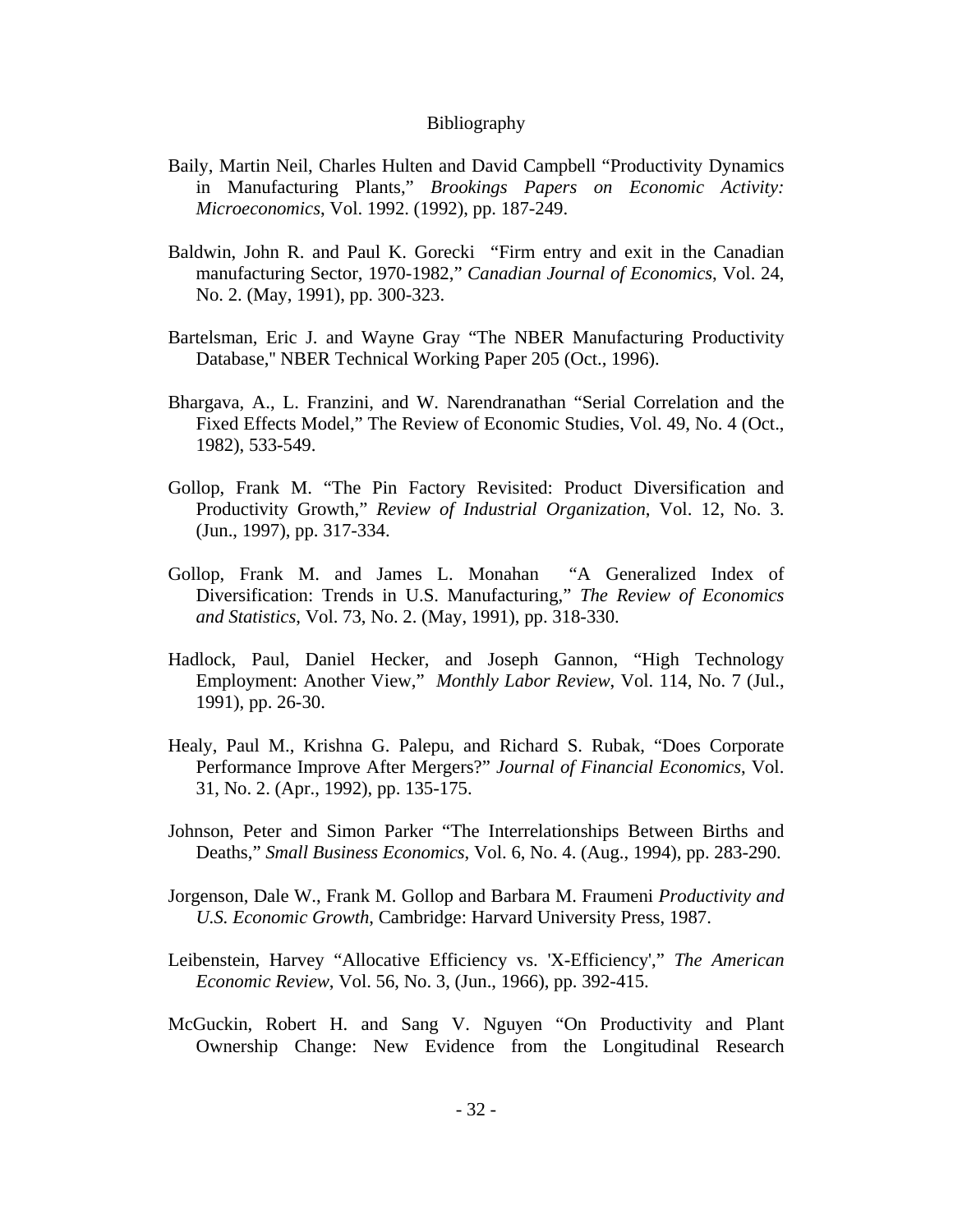Database," *The RAND Journal of Economics,* Vol. 26, No. 2. (Summer, 1995), pp. 257-276.

- McGuckin, Robert H. and Sang V. Nguyen "Exploring the Role of Acquisition in the Performance of Firms: Is the 'Firm' the Right Unit of Analysis?" Discussion Paper, CES 95-13, Center for Economic Studies, U.S. Bureau of the Census, Washington D.C. 1995.
- McGuckin, Robert H., Sang V. Nguyen and Arnold P. Reznek "The Impact of Ownership Change on Employment, Wages, and Labor Productivity in U.S. Manufacturing 1977-87," Discussion Paper, CES 95-8, Center for Economic Studies, U.S. Bureau of the Census, Washington D.C. 1995.
- Nickell, Stephen J. "Competition and Corporate Performance," *The Journal of Political Economy*, Vol. 104, No. 4. (Aug., 1996), pp. 724-746.
- Scherer, F.M. and D. Ross *Industrial Market Structure and Economic Performance*, Boston: Houghton Mifflin Company, 1990.
- Schumpeter, Joseph A. *Capitalism, Socialism, and Democracy*, New York: Harper and Row Publishers, 1950.
- Stennek, Johan ''Competition increases x-efficiency: A limited liability mechanism,'' *European Economic Review*, Vol. 44, (2000) 1727-1744.
- U.S. Department of Justice. (2006). *Ten Year Workload Statistics*. Retrieved August 21, 2006 from http://www.usdoj.gov/atr/public/workstats.pdf.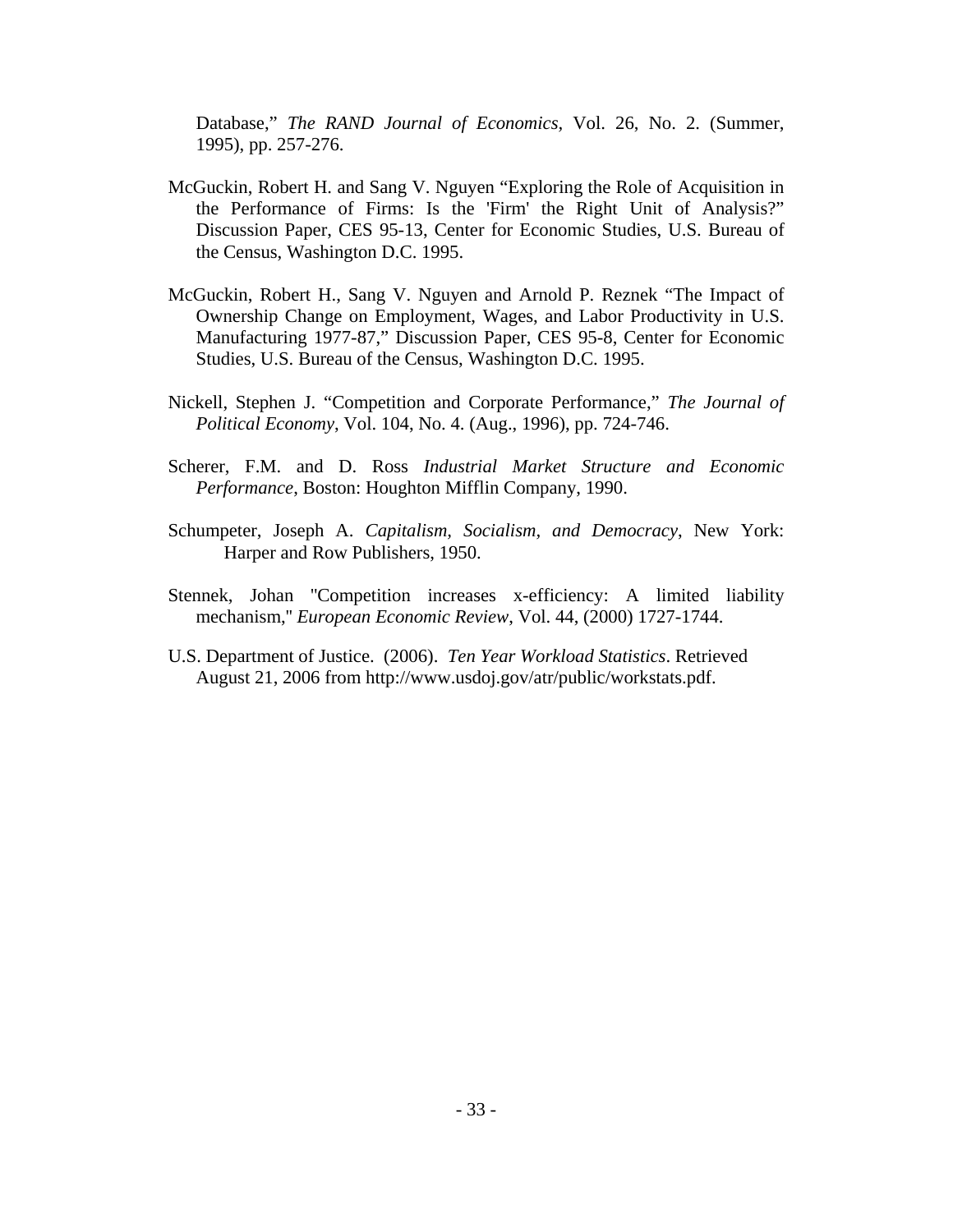# Appendix

| Coefficients                     | (1a)      | (2a)      | (3a)      | (4a)      |
|----------------------------------|-----------|-----------|-----------|-----------|
| Output per Est. $(1-\beta_{OE})$ | 0.1015    | 0.1062    |           | 0.1090    |
|                                  | (0.000)   | (0.000)   |           | (0.000)   |
| Establishments $(1-\beta_E)$     | 0.0104    | 0.0229    |           | 0.0154    |
|                                  | (0.313)   | (0.010)   |           | (0.100)   |
| Industry Output $(1-\beta_0)$    |           |           | 0.0720    |           |
|                                  |           |           | (0.000)   |           |
| Technology $\beta_T$             | 0.0061    | 0.0110    | 0.0073    | 0.0130    |
|                                  | (0.264)   | (0.002)   | (0.183)   | (0.000)   |
| Diversification $-\beta_D$       | $-0.0310$ | $-0.0312$ | $-0.0146$ | $-0.0311$ |
|                                  | (0.000)   | (0.000)   | (0.033)   | (0.000)   |
| Deaths - $\beta_{death}$         | $-0.0466$ |           | 0.0488    |           |
|                                  | (0.107)   |           | (0.068)   |           |
| Births - $\beta_{birth}$         | $-0.0794$ |           | 0.0052    |           |
|                                  | (0.006)   |           | (0.849)   |           |
| Mergers - $\beta_{merger}$       | 0.0773    | 0.0728    | 0.0872    |           |
|                                  | (0.085)   | (0.105)   | (0.055)   |           |
| Mkt. Share $-\beta_{mktshare}$   | 0.0248    |           | 0.0284    |           |
|                                  | (0.264)   |           | (0.035)   |           |
| $HH - \beta_{HH}$                |           |           |           | $-0.0196$ |
|                                  |           |           |           | (0.025)   |
| Common Corr. Coeff.              | 0.0321    | 0.0284    | 0.0270    | 0.0235    |
| $\mathbf n$                      | 2130      | 2143      | 2130      | 2130      |
| Regression Method                | f.g.l.s.  | f.g.l.s.  | f.g.l.s.  | f.g.l.s.  |

Table 4: Estimation Results for All Industry Observations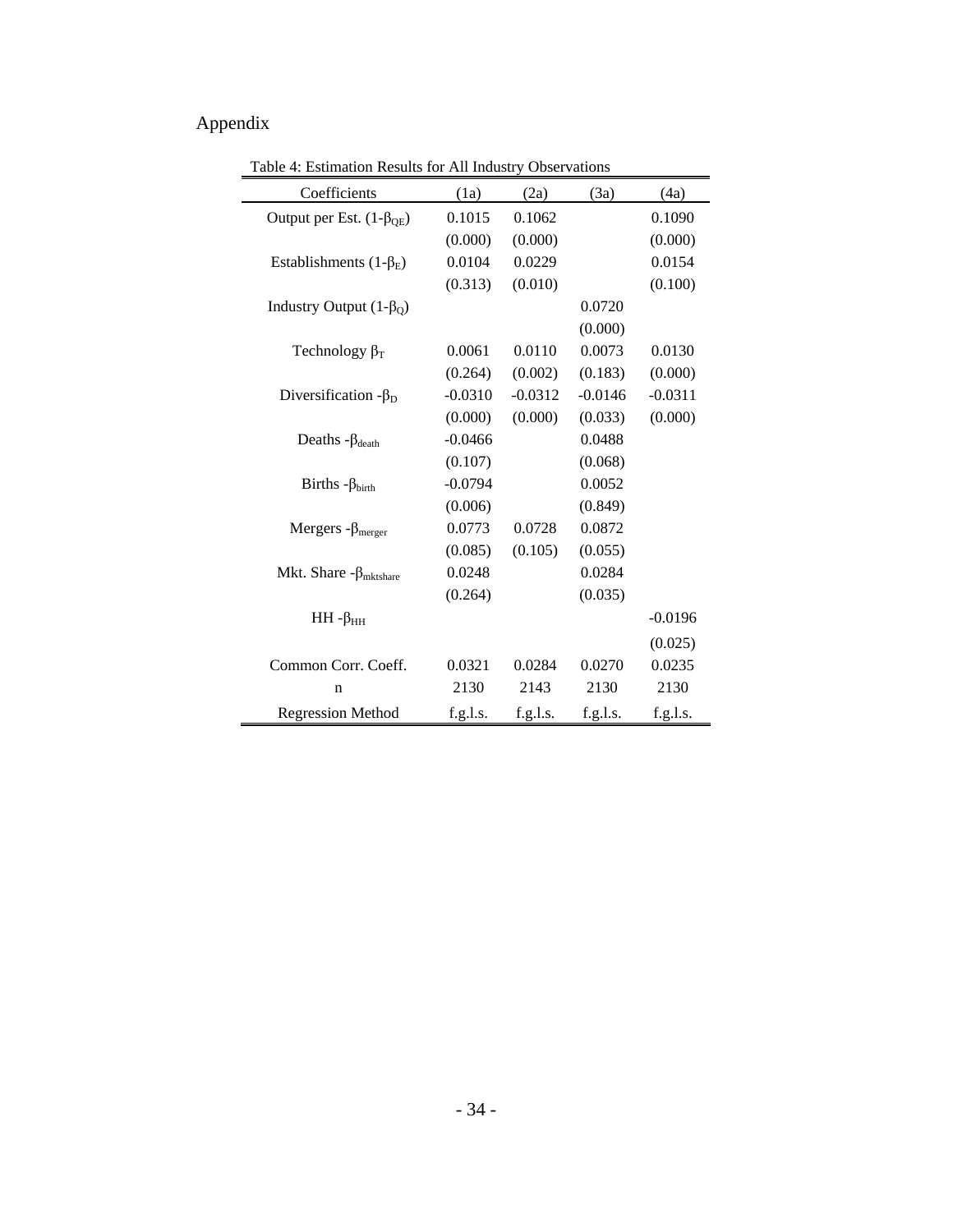|                                       | (5a)      | (6a)      | (7a)      | (8a)       | (9a)         | (10a)       |
|---------------------------------------|-----------|-----------|-----------|------------|--------------|-------------|
| Coefficients                          | Conc.     | Unconc.   | Durable   | Nondurable | High<br>Tech | Low<br>Tech |
| Output per Est. $(1-\beta_{OE})$      | 0.0573    | 0.1593    | 0.0892    | 0.1320     | 0.0317       | 0.1681      |
|                                       | (0.002)   | (0.000)   | (0.000)   | (0.000)    | (0.057)      | (0.000)     |
| Establishments $(1-\beta_E)$          | 0.0016    | 0.0727    | $-0.0165$ | 0.0477     | $-0.0686$    | 0.0818      |
|                                       | (0.946)   | (0.000)   | (0.289)   | (0.000)    | (0.002)      | (0.000)     |
| Technology $\beta_T$                  | 0.0100    | $-0.0088$ | 0.0079    | 0.0045     | 0.0381       | $-0.0057$   |
|                                       | (0.477)   | (0.135)   | (0.313)   | (0.513)    | (0.006)      | (0.242)     |
| Diversification $-\beta_D$            | $-0.0030$ | $-0.0427$ | $-0.0458$ | $-0.0227$  | $-0.0310$    | $-0.0254$   |
|                                       | (0.837)   | (0.000)   | (0.000)   | (0.004)    | (0.071)      | (0.000)     |
| Deaths $-\beta_{death}$               | 0.0807    | 0.0517    | $-0.1115$ | 0.0198     | $-0.1903$    | 0.0368      |
|                                       | (0.346)   | (0.058)   | (0.014)   | (0.558)    | (0.014)      | (0.149)     |
| Births $-\beta_{birth}$               | $-0.0613$ | 0.0008    | $-0.1395$ | 0.0112     | $-0.1890$    | 0.0117      |
|                                       | (0.497)   | (0.975)   | (0.001)   | (0.772)    | (0.007)      | (0.657)     |
| Mergers - $\beta_{merger}$            | 0.4569    | 0.0780    | 0.0596    | 0.0908     | 0.1183       | 0.0754      |
|                                       | (0.009)   | (0.060)   | (0.414)   | (0.066)    | (0.437)      | (0.037)     |
| Mkt. Share $-\beta_{\text{mktshare}}$ | 0.0110    | 0.0151    | 0.0237    | 0.0240     | 0.0169       | 0.0177      |
|                                       | (0.773)   | (0.194)   | (0.187)   | (0.209)    | (0.622)      | (0.133)     |
| Common Corr. Coeff.                   | 0.1642    | 0.2110    | 0.0206    | 0.0319     | 0.0732       | 0.0417      |
| n                                     | 432       | 1641      | 1223      | 907        | 585          | 1545        |
| <b>Regression Method</b>              | f.g.l.s.  | f.g.l.s.  | f.g.l.s.  | f.g.l.s.   | f.g.l.s.     | f.g.l.s.    |